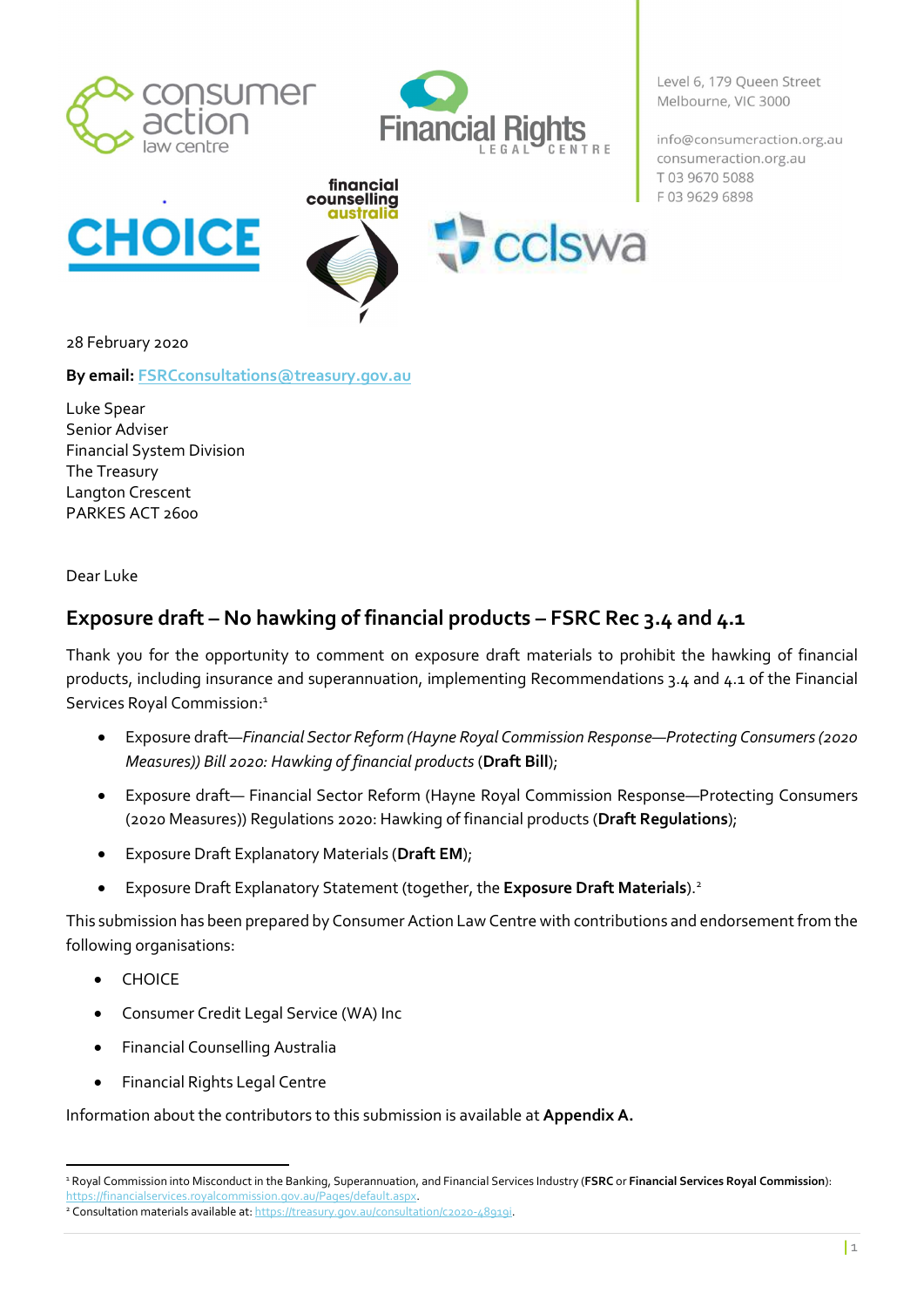We strongly support the Government banning the unsolicited selling of financial products, including insurance and superannuation. Unsolicited selling is an outdated and abusive practice with a significant risk of mis-selling people products they don't want, need or understand.

This submission makes the following comments and recommendations to ensure the hawking ban is effective and aligns with the spirit and intention of Commissioner Hayne's recommendations:

- We broadly support the Exposure Draft Materials.
- Definition of 'unsolicited contact': We strongly support the Government's intention to make this reform technology neutral. However, to do so, it must clearly include email, SMS, in-app offers and other forms of digital contact. It must also capture unsolicited contact targeted at people experiencing vulnerability. To fix this:
	- $\circ$  Ideally, remove s 992A(4)(a) so that all contact is capable of falling within the definition of 'unsolicited contact' if the consumer did not request it or the requirements of sub-section (5) are not met; or
	- o Alternatively, amend s 992A(4)(a)(iii) to read "any other form that a person in their circumstances would consider creates a reasonable expectation of a response from the other person".
- Coverage: We strongly support the Government applying this reform to all financial products under the Corporations Act, not just insurance and superannuation. The hawking ban should be extended to financial products under the ASIC Act, to stop the harm from unsolicited selling of credit.
- Request for contact:
	- o These requirements should be expanded to include that a request be voluntary, unbundled and specific as to purpose to align the reform with evolving consent practices under the Consumer Data Right.
	- o The Exposure Draft Materials should be amended to clarify that 'tick-box' consent practices (including as part of terms and conditions to enter a survey, competition or access a service on a take-it-or-leave-it-basis) are unsolicited contact in breach of the hawking ban.
	- o Reduce the timeframe for a valid request for contact from six to two weeks, and do not provide any ability to override this timeframe, which would be gamed by firms to flout the hawking ban.
	- o Ensure that any request for contact is capable of being easily withdrawn, and that firms provide information on how to withdraw a request.
- Examples: The examples in the Draft EM provide practical guidance to industry on this ban and should remain. Additional examples would help, including on timeshare, the unsolicited offer of accident death or sickness policies when a consumer requests life insurance, and an insurance policy with both life and general insurance components.
- Cross-selling: We strongly support car insurance and home insurance being treated as a different class of products. The desire of large firms to cross-sell products is not a sufficient justification for a carve-out from the hawking ban.
- Record-keeping: Ensure firms have a positive record keeping obligations to demonstrate compliance with the ban and make that evidence easily available to regulators and affected consumers, with civil penalties applying for breach.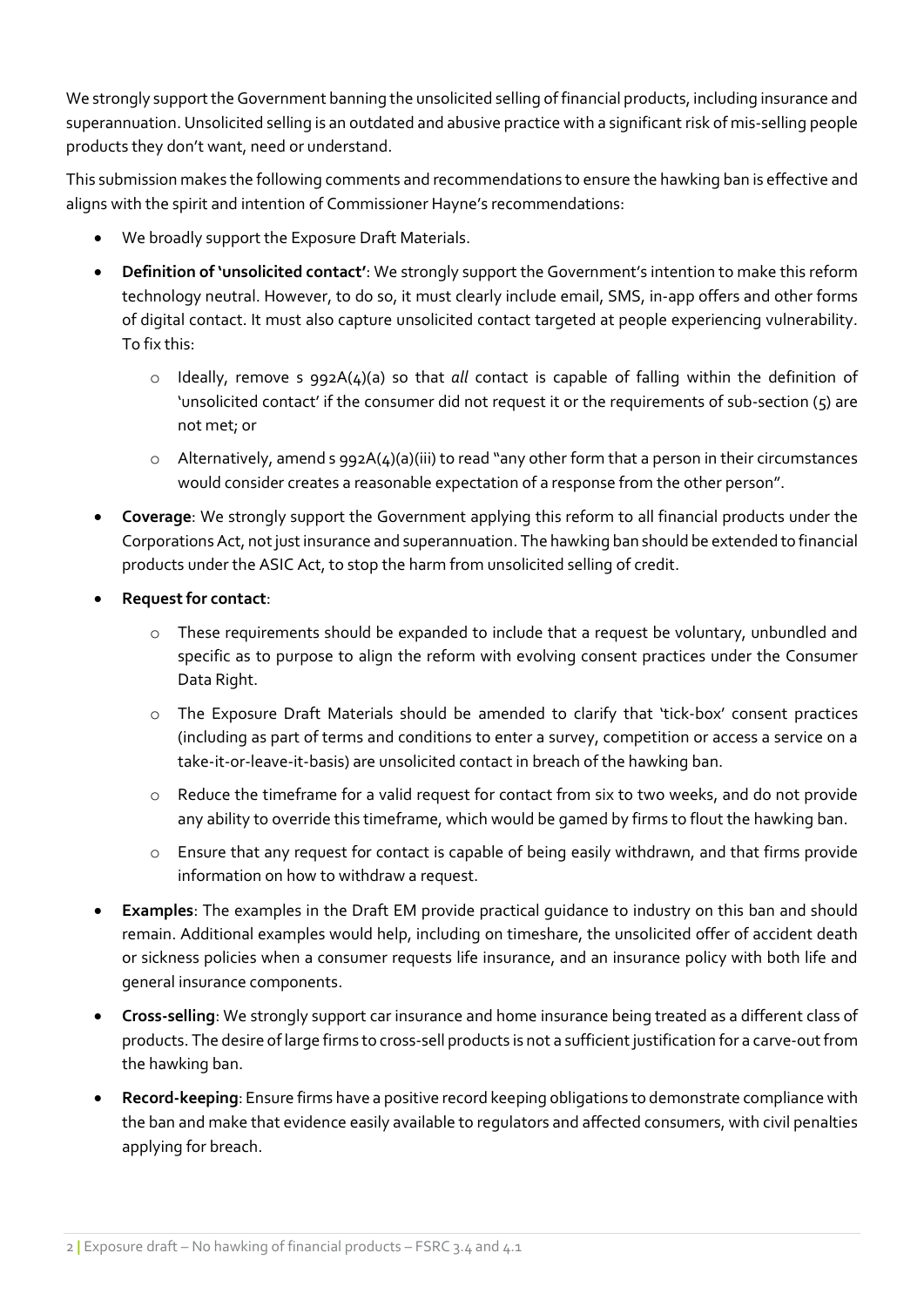- Consumer remedies:
	- o Allow consumers to return and obtain a refund on hawked products at any time, and obtain compensation for loss and damage.
	- o Ensure the regulator can seek orders for non-party consumer redress in enforcement action.
- Commencement: We strongly support the commencement date of 1 July 2020.
- Name: Change the terminology from 'hawking' to 'unsolicited selling' to improve consumer understanding and achieve consistency with unsolicited selling requirements in other sectors.

A full list of recommendations is available at Appendix B.

## The need for this reform

We strongly support the Government banning the unsolicited selling of financial products, including insurance and superannuation. Unsolicited selling is an outdated and abusive practice with a significant risk of mis-selling people products they don't want, need or understand. We do not see unsolicited sales delivering benefits to consumers. Generally, the products sold are expensive and poor value. Frequently, they are sold to people who cannot afford them.

The asymmetry of power and information between the product provider and the acquirer is very large. Even if the hawker is not fraudulent or unscrupulous, the acquirer may be vulnerable, unsuspecting, or lacking knowledge. The potential acquirer is not ready to critically evaluate the product or service, and often does not know what questions to ask.

The existing anti-hawking laws in the Corporations Act 2001 (Cth) (Corporations Act) have failed to stop inappropriate selling. The ClearView and Freedom case studies at the Financial Services Royal Commission showed the significant harm caused by unsolicited sales of life insurance, including:

- Sales to vulnerable people: Cold-calling is a particularly harsh practice when it involves vulnerable people who may not understand the products or feel able to say no to the seller. Many people targeted by coldcalls have no need for the products being sold.
- Targeting people who could not afford it: ClearView targeted for cold-call sales of insurance people receiving disability pensions and others with lower financial means. This increases the risk of unsuitable sales and cancellations due to non-payment of premiums.
- Poorly designed, low-value products: Insurance products sold via cold-calling, particularly accidental death and accidental injury insurance, are not valuable products. This is evidenced by their very low claims rates and ratios.
- Insurers not complying with unsolicited selling laws: ClearView, which had significant cold-calling operations within its business, may have breached the existing anti-hawking provision—a law integral to its business operations—more than 300,000 times.<sup>3</sup>

As the Final Report observes about the witness that appeared on behalf of ClearView:

The most telling general point to emerge from the case study was Mr Martin's frank acknowledgment that he found it difficult to see how it would be possible to sell life insurance in outbound sales calls in a way that is both financially viable and legally compliant. As he rightly said, it is difficult to see how a customer

<sup>&</sup>lt;sup>3</sup> FSRC, Final Report, Volume 2: Case Studies, p 298.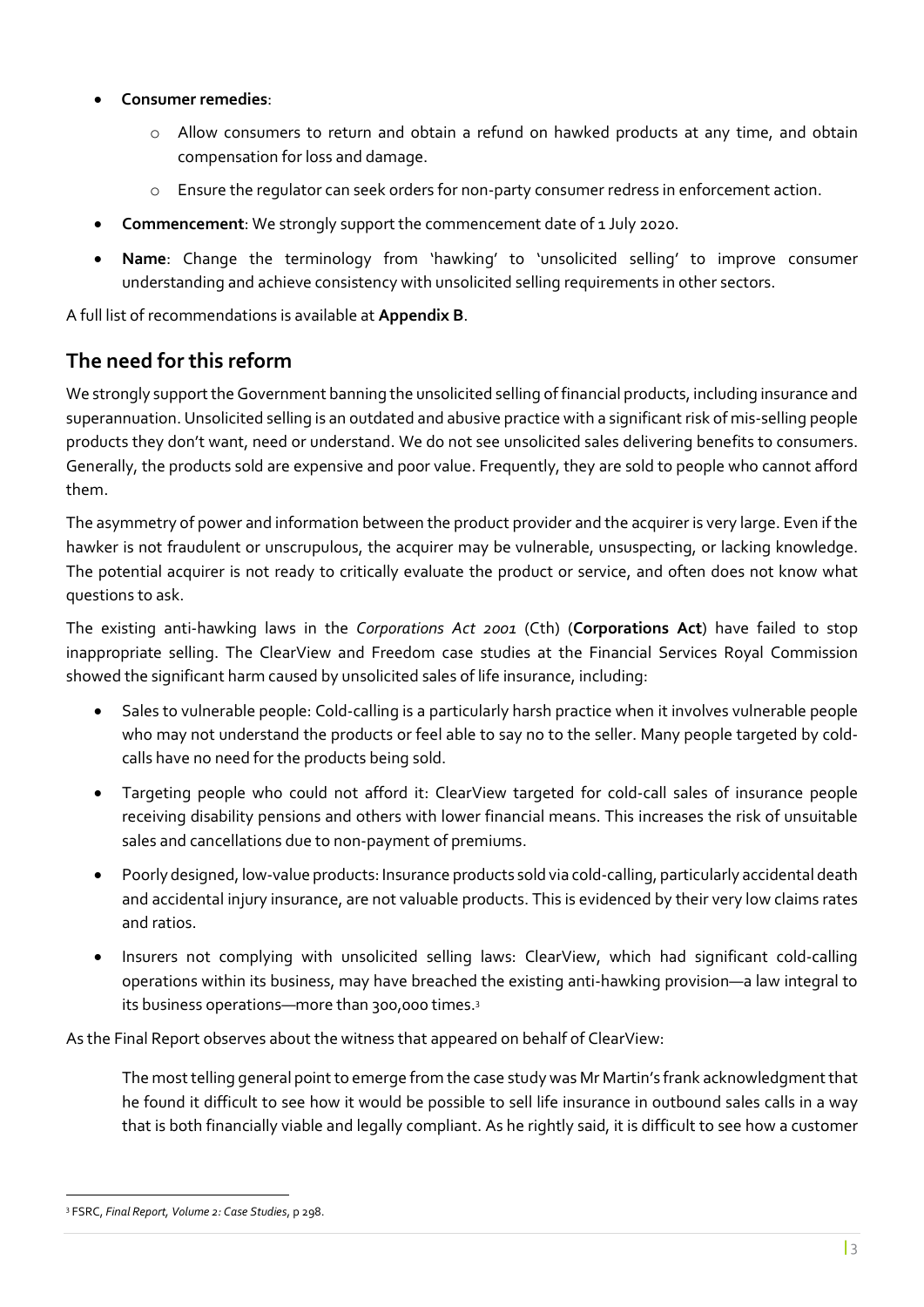can come to a view in a phone call that lasts 20 minutes about 'a fairly complex sort of area of financial services.'<sup>4</sup>

After summarising the problems found in the sale of life insurance, Commissioner Hayne said:

Each of these matters is concerning. But they are not problems that arise because an insurer or a distributor deals directly with a consumer. Rather, they are problems that arise because individuals are offered complex financial products – sometimes very forcefully – when they have not turned their minds to, and do not have adequate information about, what value the product has for them. Hence, the most appropriate course is to prohibit the *unsolicited* sale of such products.<sup>5</sup>

ASIC also found significant harm caused by unsolicited sales of life insurance, leading to its recent ban on outbound telephone sales of life and consumer credit insurance.<sup>6</sup> Concerningly, ASIC's consumer research found that outbound sales carry a higher risk of poor consumer outcomes, including that:

- 40% of respondents felt pressure to buy a product during outbound sales calls compared to 27% for inbound calls;
- consumers who bought insurance in response to outbound calls were more likely to have been told that they did not need to get a medical examination and that they did not need to answer any questions about their medical history;
- consumers were also less likely to be aware of any exclusions for their policy;
- consumers were less likely to have a specific life event in mind; they had not had the opportunity to conduct any research or thought about their need to cover specific costs, and the only information they had was that supplied by the sales person; and
- consumers were more likely to be influenced by promotions and offers.<sup>7</sup>

In addition to the problems exposed at the Financial Services Royal Commission and through ASIC's reports, our services continue to see people suffer severe financial harm as a result of the finance sold with products which are sold through many forms of unsolicited contact, whether by phone, face-to-face or online. These products include timeshare schemes $^8$  and products sold door-to-door, such as solar panels financed with unregulated credit. $^9$ Beyond financial products, we recommend that the Government implement an economy-wide ban on all forms of unsolicited selling.

#### No exemptions

The Financial Services Royal Commission highlighted that the current laws were not working for consumers and that, under those laws, the conduct and behaviour of some financial firms had led to significant consumer detriment. FSRC Recommendations 3.4 and 4.1, and these draft laws, are designed to ensure that the significant consumer detriment that was occurring does not continue to occur. The Financial Services Royal Commission also

<sup>4</sup> FSRC, Final Report, Volume 2: Case Studies, p 301 (internal citations omitted).

<sup>5</sup> FSRC, Final Report, Volume 2: Case Studies, p 282.Competition and Consumer Act 2010 (Cth) Sch 1.

<sup>6</sup> See: https://asic.gov.au/about-asic/news-centre/find-a-media-release/2019-releases/19-335mr-asic-to-ban-unfair-cold-call-sales-of-direct-life-insuranceand-cci/.

<sup>&</sup>lt;sup>7</sup> As summarised in ASIC *Report 587: The Sale of Direct Life Insurance*, 30 August 2018, p 293: https://asic.gov.au/regulatory-resources/find-adocument/reports/rep-587-the-sale-of-direct-life-insurance/.

<sup>&</sup>lt;sup>8</sup> Consumer Action Law Centre and Financial Rights Legal Centre, Submission to ASIC, C*onsultation Paper 272 – Remaking ASIC class orders on time-sharing* schemes, 24 January 2017: https://consumeraction.org.au/wp-content/uploads/2017/02/Consumer-Action-CP-272-Submission-Final.pdf

<sup>&</sup>lt;sup>9</sup> For more information, see Consumer Action Law Centre & ors, Knock it off! Door-to-door sales and consumer harm in Victoria, November 2017: https://consumeraction.org.au/wp-content/uploads/2017/11/Knock-it-off-Consumer-Action-Law-Centre-November-2017.pdf.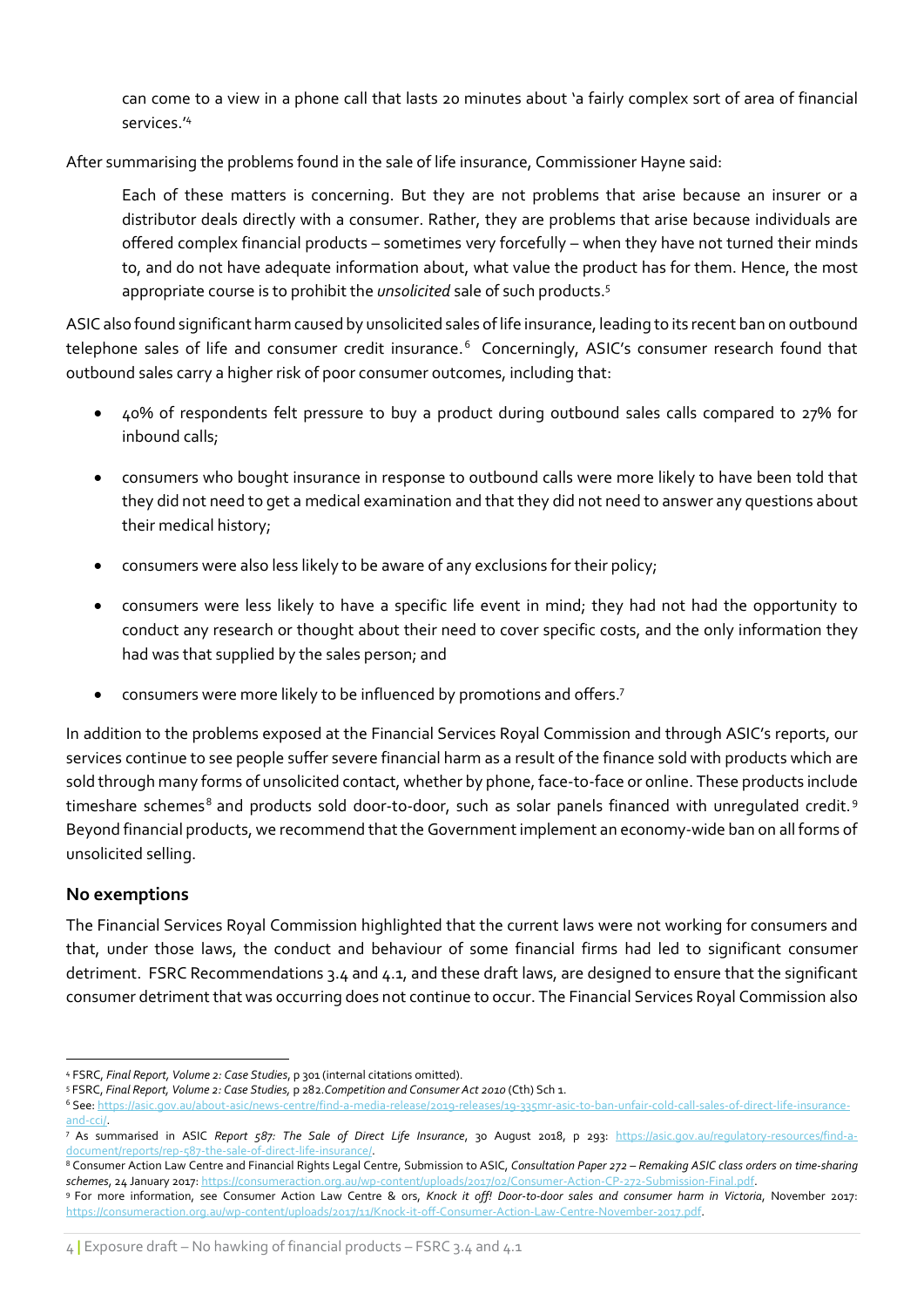recommended that that the law should be simplified and that exemptions and loopholes be minimised (Recommendation 7.3).

As a result, in our view, for any exemptions to be considered an industry or product should have to establish to Treasury that significant consumer detriment will occur to consumers if the exemption is not granted. An exemption should not be granted from these laws if it might cause inconvenience to a small group of consumers.

## General prohibition on hawking of financial products

### Invitation to ask or apply (s992A(1))

The history of the anti-hawking provisions has been one of regulatory arbitrage and avoidance, with clever tactics used to get around the existing anti-hawking provisions in the Corporations Act. We therefore support that the hawking prohibition would apply when a person 'invites another person to ask or apply for' a financial product.

To ensure the ban works, the draft Bill should include an anti-avoidance measure. The unsolicited selling provisions of the Australian Consumer Law (ACL) provides a helpful template. Under section 69(1)(c), a consumer agreement is unsolicited if, among other things:

the consumer did not invite the dealer to come to that place, or to make a telephone call, for the purposes of entering into negotiations relating to the supply of those goods or services (whether or not the consumer made such an invitation in relation to a different supply).

An anti-avoidance provision follows in section 69(1A):

The consumer is not taken, for the purposes of subsection  $(1)(c)$ , to have invited the dealer to come to that place, or to make a telephone call, merely because the consumer has:

(a) given his or her name or contact details other than for the predominant purpose of entering into negotiations relating to the supply of the goods or services referred to in subsection (1)(c); or

(b) contacted the dealer in connection with an unsuccessful attempt by the dealer to contact the consumer.

The final Bill should contain a similar measure to prevent firms gaming the ban.

RECOMMENDATION 1. Include an anti-avoidance measure similar to section 69(1A) of the Australian Consumer Law.

## Causal nexus

Few, if any, consumers read and understand documents PDSs, disclaimers or declarations. The age of disclosure as the primary consumer protection measure is well and truly over.<sup>10</sup> We therefore support the examples at para 1.37 of the Draft EM that the causal nexus is unlikely to be broken by a consumer receiving general advice, a Product Disclosure Statement, or disclaimers/declarations that the offer is not by way of unsolicited contact. These actions should never break the causal nexus, so the language could be strengthened from 'unlikely' to 'very unlikely' or 'will not'.

RECOMMENDATION 2. Replace the words 'are unlikely to' with 'will not' in para 1.37 of the EM.

## Meaning of 'unsolicited contact'

We broadly support the examples in the Draft EM, except where otherwise highlighted throughout this submission. These examples are important to demonstrate the intent of the reform, and provide practical guidance to industry

<sup>&</sup>lt;sup>10</sup> For an overview of the failures of disclosure as a consumer protection measure, see ASIC Rep 632, Disclosure: Why it shouldn't be the default, 14 October 2019: https://asic.gov.au/regulatory-resources/find-a-document/reports/rep-632-disclosure-why-it-shouldn-t-be-the-default/.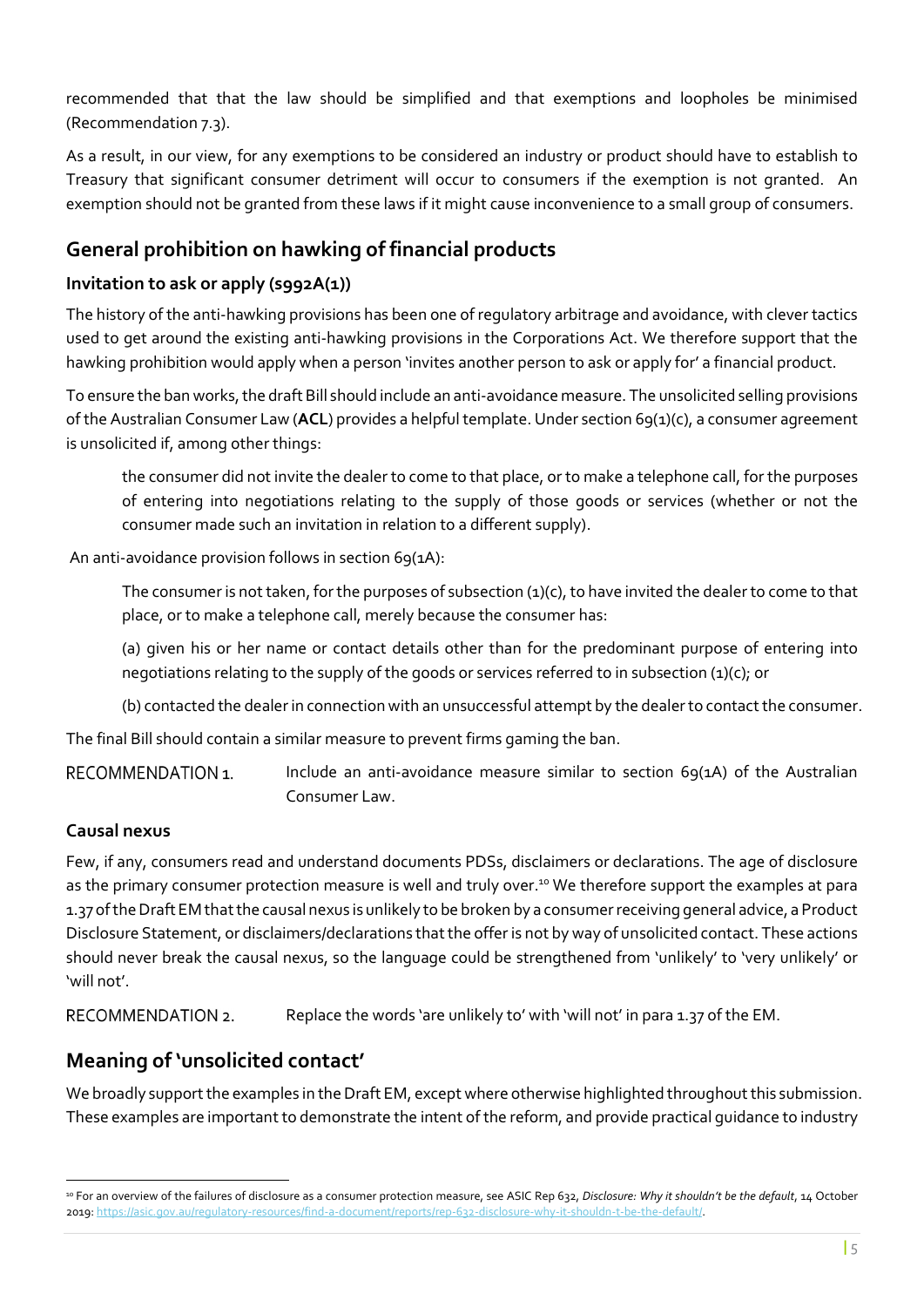on the ban. Were the examples in the Draft EM to be removed, there is a risk that industry will take a 'business as usual' approach and fail to change sales practices in the absence of ASIC action.

Unsolicited contact can take a range of forms across financial services and consumer goods. These include circumstances where a consumer:

- receives targeted advertising after a distressing life event, such as the death of loved one, inviting the consumer to call. The consumer calls and is signed up over phone to unsuitable or low value products such as funeral insurance;
- is approached by sales representatives while on holiday (e.g. at Seaworld or in a hotel lobby) and the cooling-off period concludes while the consumer remains on holiday (e.g. timeshare, a form of managed investment scheme);
- receives targeted in-app push notices on smart phones and tablets where the financial services provider has analysed the financial data they hold to offer specific products;
- is approached when attending community events such as the Koori Knockout and offered a funeral 'expenses only' product; signs up to a competition or survey at a stall in a stall in a shopping centre, only to be sold into a complex financial product at a later date;
- is approached at their place of residence (e.g. nursing home) for the unsolicited sale of mattresses;
- receives a scratch card stating they have won a holiday, and need to attend a seminar to claim the prize, then to be pressure-sold timeshare;
- receives postal mail after home repossession proceedings inviting the person to call for 'help', drafted in a way to suggest that the person risks losing their home if they don't take action, thereby creating pressure. The consumer calls and is then signed up to unregulated debt management services.

Many of the above examples would appear to be covered by s992A(4). For the avoidance of doubt, Treasury should include versions of the above examples in the final Explanatory Memorandum to be clear that such contact is unsolicited.

In particular, we continue to hold serious concerns about the mis-selling of timeshare arrangements based on our casework, feedback from consumers, and ASIC's damning consumer research.<sup>11</sup> We strongly recommend that the EM include an example of an unsolicited meeting based on a timeshare sales model. For more information on our views on timeshare, including examples from our casework, please see our submission to ASIC Consultation Paper 272: Remaking ASIC class orders on time-sharing schemes. 12

## Forms of contact captured by the ban (s992A(4)(a))

We strongly support Treasury's intention to make this reform technology neutral to future-proof this reform. Treasury must be confident that the Exposure Draft Materials capture all forms of pressure contact.

#### Reasonable person standard

Section 992A(4)(a)(iii) states:

(4) Contact by a person with another person, in connection with a financial product, is unsolicited contact with the other person in connection with the product if:

<sup>&</sup>lt;sup>11</sup> ASIC, Report 642, Timeshare: Consumers' experiences, 6 December 2019: https://asic.gov.au/regulatory-resources/find-a-document/reports/rep-642timeshare-consumers-experiences/; CHOICE, CHOICE calls for clean-up of timeshare financial advice, 23 February 2018: https://www.choice.com.au/aboutus/media-releases/2018/february/timeshare-schemes.

<sup>&</sup>lt;sup>12</sup> Consumer Action Law Centre and Financial Rights Legal Centre, 24January 2017: https://consumeraction.org.au/wp-content/uploads/2017/02/Consumer-Action-CP-272-Submission-Final.pdf.

<sup>6</sup> | Exposure draft – No hawking of financial products – FSRC 3.4 and 4.1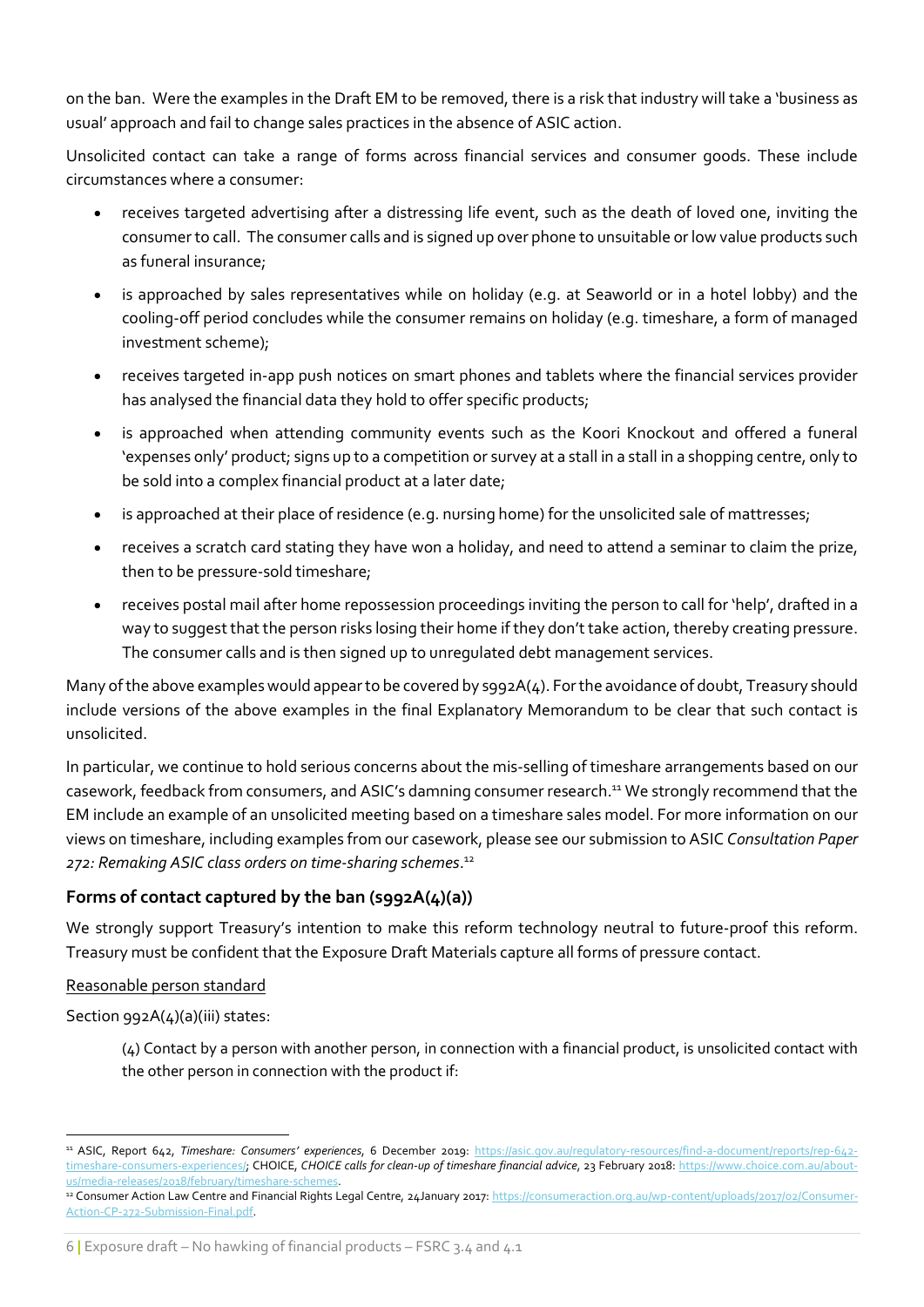(a) the contact is wholly or partly in one or more of the following forms:

…

(iii) any other form that a reasonable person would consider creates an expectation of an immediate response from the other person.

We are concerned that the use of a 'reasonable person' standard in s992A(4)(a)(iii) may not adequately capture forms of contact in which people experiencing certain vulnerabilities feel pressured or confused into responding. It was clear from the case studies to the Financial Services Royal Commission that vulnerabilities were exploited to pressure sell life insurance, funeral insurance and funeral expenses only policies. Treasury should consider the potential impact of gratuitous concurrence on the drafting of this reform.<sup>13</sup>

One option would be to add an additional sub-section with a subjective element to capture any other form where the consumer (or 'other person' in the language of the Draft Bill) felt an expectation to respond to the contact. For example, "any other form that a person in their circumstances would consider creates a reasonable expectation of an immediate response from the other person".

#### Emails and SMS

The Draft EM states that 'standard email communications' would not generally be unsolicited contact. It is not clear whether SMS messages are captured. In our view, there may be types of email or SMS contact that create an expectation of response or pressure consumers. SMS contact is largely used as a conversational medium in the same way as instant messaging apps such as WhatsApp and Facebook Messenger. Unsolicited contact regularly occurs in this form – in many cases as part of an ongoing conversation over time with a financial institution's representative. In this form there can be an expectation of response in the sale of a secondary financial product, if one is seeking to maintain a good relationship with the representative of the primary product.

Unsolicited SMS correspondence was identified as a significant concern by the 2016 Review of the Small Amount Credit Contract Laws.<sup>14</sup> The Review identified that payday lenders and consumer lessors commonly encourage past and current customers to apply for further products by sending SMS messages and other communications. The Review recommended and the Government accepted that providers should be prevented from making unsolicited offers to current or previous customers.<sup>15</sup> This reform has not been enacted.

Unsolicited email and SMS contact is an ongoing concern to consumers. The Spam Act 2003 (Cth) prohibits commercial electronic messages with an Australian link to an email or telephone number without the consumer's consent. Commercial electronic messages include email, SMS and MMS, and instant messaging with a commercial purpose. A recent report from the Australian Communications and Media Authority (ACMA) found that the 'intrusion of telemarketing calls and commercial electronic message remains a key concern for consumers.'<sup>16</sup>

Requiring consent as a condition of accessing a service is a common way in which businesses distort consumer preferences. More subtle methods of distorting consumer choice include using means like urgency ('opportunity ends soon'), social proof ('others like you have made this choice') or interference (a good example of this is 'confirm-shaming': framing a choice in a way that makes it seem dishonourable or stupid not to choose it) – all of these methods can be used in email and SMS. Reliance on consent is also likely to negatively affect more vulnerable consumers; those who lack capability may be more easily swayed by businesses.

<sup>&</sup>lt;sup>13</sup> D Eades, "A case of communicative clash: Aboriginal English and the legal system" in J Gibbons (ed), Language and the Law, Longman, London, 1994, pp 234–264.

<sup>14</sup> https://treasury.gov.au/sites/default/files/2019-03/C2016-016\_SACC-Final-Report.pdf.

<sup>&</sup>lt;sup>15</sup> Recommendations 8 and 18.

<sup>&</sup>lt;sup>16</sup> ACMA, Report on industry self-regulation of commercial electronic messages, the Do Not Call Register and the Integrated Public Number Database, May 2018, p9: https://www.acma.gov.au/publications/2019-10/report/report-industry-self-regulation-commercial-electronic-messages-dncr-and-ipnd.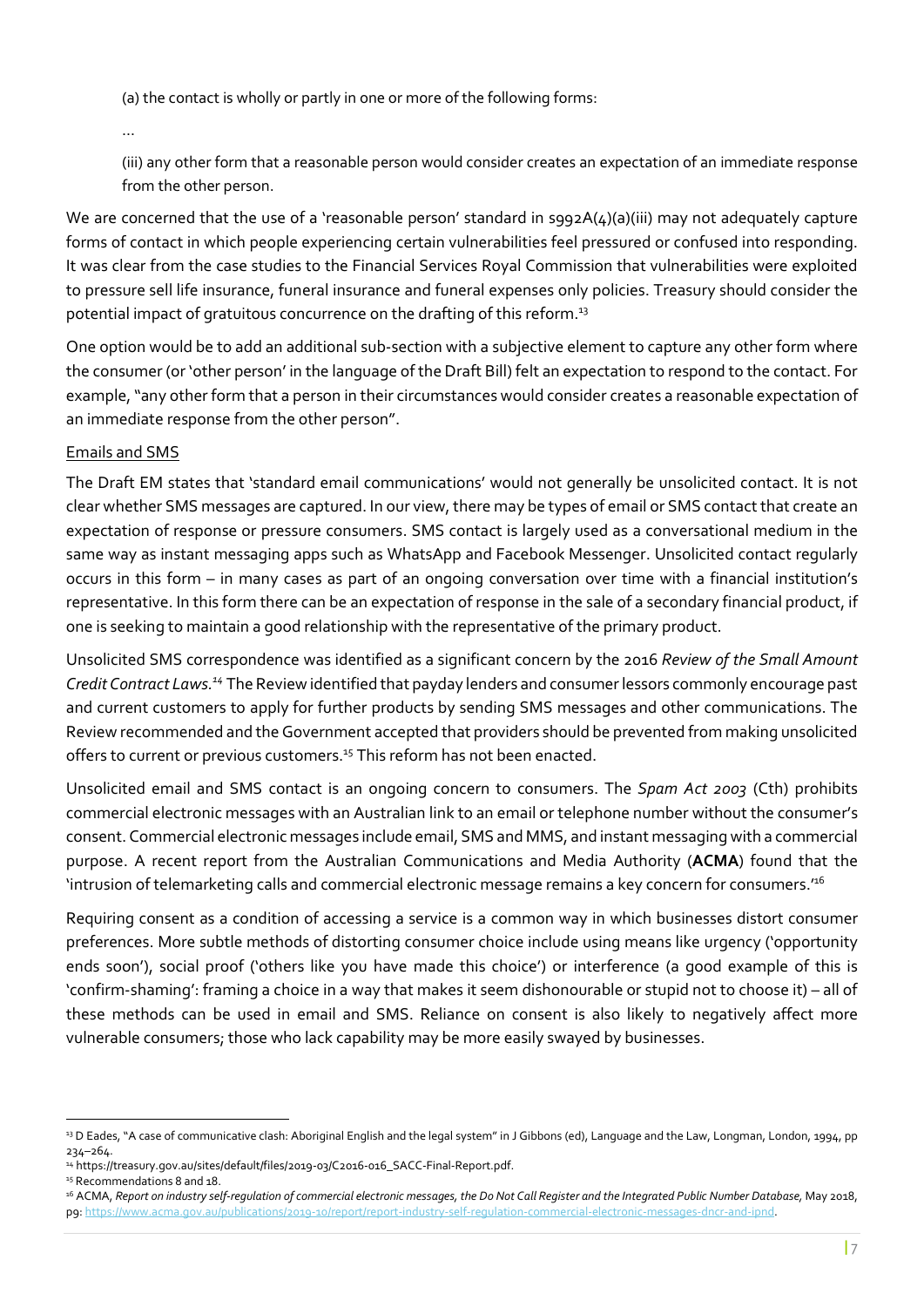The forms of pressure that can arise through electronic forms such as SMS and email are different to those experienced face-to-face or during telephone calls. However, ideally, email and SMS should be within scope of the reform as a type of unsolicited contact. Whether or not it creates an expectation of response will depend on the facts and circumstances.

#### In-app offers and other digital contact

To future proof the hawking ban, all forms on online and digital contact must be captured. As the Consumer Policy Research Centre (CPRC) observed:

Australians are spending more of their lives online. 87% were active internet users in 2017, more than 17 million use social networking sites, and 84% of Australians are now buying products online.<sup>17</sup>

The ASIC regulatory guidance for hawking, RG 38,<sup>18</sup> were substantively drafted in May 2005, in an era of 'boilerroom' telephone sales and before 2007 when iPhones were introduced and became ubiquitous.

We are concerned the draft materials do not capture unsolicited targeted online contact (such as Facebook advertisements) and in-app offers. These are often time-limited, interactive, and involve prompts that create a sense of urgency to respond. We are concerned that if this contact is carved out of this reform, this is where the industry will focus pressure sales tactics.

Super Consumers Australia (SCA) owes its existence to examples of 'mis-selling superannuation', that could very easily be replicated by technology. In 2018 SCA received a 'Community Benefit Payment' from ASIC from the proceeds of fines totalling \$2.5 million levied on ANZ and Commonwealth Bank for unscrupulously deceiving their own customers – in a manner that could very easily be replicated by a mobile phone app, an autonomous 'bot' program, machine learning or Artificial Intelligence.

In both cases, bank staff purported to be conducting a 'fact finding' review of their customers banking arrangements, that concluded with a recommendation to rollover their superannuation into a bank-owned superannuation fund, with little regard for the performance of their existing fund.

In another example of using technology to rollover superannuation, ASIC recently commenced court proceedings against MobiSuper, for claiming that it was offering an obligation-free 'lost super' service. The corporate regulator alleges that people were targeted through internet advertising campaigns, and prompted to roll over their other super balances into MobiSuper-promoted products, again with little regard for the performance of their existing funds.

It is not difficult to imagine people being duped by a wide range of similar digital and online inducements – including offers of low fees or even cash – unless robust consumer protections are introduced and enforced.

We should not allow the same hawking to occur on a computer or mobile phone in the form of an unsolicited digital notification, pop-up screen, or advertising prompt.

#### 'Immediacy' of response

One way to resolve the concerns regarding the above forms of contact being excluded from the hawking ban would be to remove the word 'immediate' from contact that 'creates an expectation of an immediate response', and clarifying the wording of the EM.

Electronic contact does not necessarily require immediate contact but very often leads to an expectation in the consumer that they will need to respond. Instant messaging for example does not necessitate immediate contact

<sup>&</sup>lt;sup>17</sup> CPRC, Living Online, accessed 25 February 2020: https://cprc.org.au/research-hub/living-online/.

<sup>18</sup> https://download.asic.gov.au/media/1238114/rg38.pdf.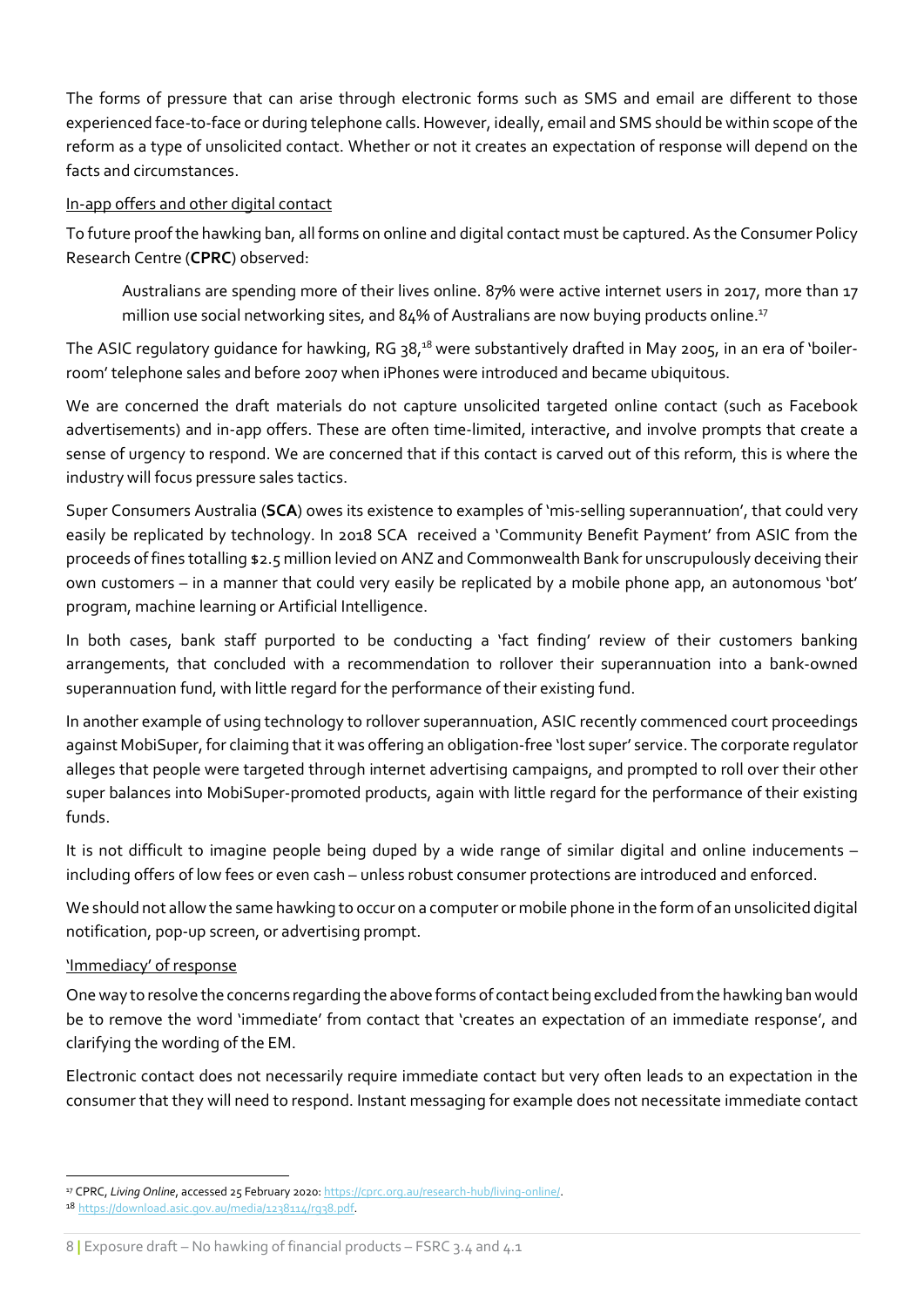– but does lead to the expectation of a response. In this way unsolicited contact via other forms would then be appropriately captured by the reform.

The FSRC Final Report does not refer to the concept of immediacy – simply that "the definition should have a breadth that achieves the purpose of the prohibition."<sup>19</sup> The Final Report references ASIC RG38 in developing this view. RG38 does not artificially limit the notion of unsolicited contact by reference to the expectation of an 'immediate response'.

We believe that the breadth of definition sought by the Commissioner is therefore better served with the removal of the word "immediate."

#### Remove forms of contact

However, the best way to ensure that the concept of "contact" is truly left technologically neutral, the definition should simply remove the 'forms' of contact in proposed section 992A(4)(a)(i),(ii) and (iii). This way the concept concentrates on the "unsolicited" nature of the term "unsolicited contact." It is clear that Commissioner's priority in defining the term "unsolicited contact" is centred on this "unsolicited" arm stating:

To make the proposed prohibition on unsolicited offer and sales effective, and to eliminate some arguments about what is 'unsolicited', it is desirable to introduce a statutory definition of that concept. The definition should have a breadth that achieves the purpose of the prohibition. To that end, the definition might usefully be based upon the definition now used by ASIC: that a meeting or telephone call is unsolicited 'unless it takes place in response to a positive, clear and informed request from a consumer'.<sup>20</sup>

By limiting the concept of contact to the categories as laid out in subsection  $(4)(a)$  is to unnecessarily and artificially constrain the concept of "contact" beyond that foreseen by the FSRC Final Report, which primarily sought to "prohibit the unsolicited offer or sale of insurance products."<sup>21</sup> ASIC could provide regulatory quidance on this definition. This approach would also resolve our concerns about people experiencing vulnerability.

Remove section 992A(4), so that all contact is capable of falling within the RECOMMENDATION 3. definition of 'unsolicited contact' if the consumer did not request it or the requirements of sub-section (5) are not met. Alternatively, amend section 992A(4)(a)(iii) to read: "any other form that a person in their circumstances would consider creates a reasonable expectation of a response from the other person.''

RECOMMENDATION 4. Amend the EM:

- at para 1.42 to state that email contact that creates an expectation of response can be unsolicited contact; and
- at para 1.41 to clarify that SMS and in-app offers can be unsolicited contact.

## Request for contact (s992A(5))

#### A request should be unbundled, voluntary and specific as to purpose

We broadly support the requirements in section 992A(5) for a request for contact to be valid and not unsolicited contact in breach of the general prohibition on hawking. However, we consider that  $s_{92}A(s)$  is missing three important requirements, namely that the request be:

<sup>19</sup> FSRC, Final Report, Volume 1, p 283.

<sup>&</sup>lt;sup>20</sup> FSRC, Final Report, Volume 1, p 283-4.

<sup>&</sup>lt;sup>21</sup> FSRC, Final Report, Volume 1, page 279.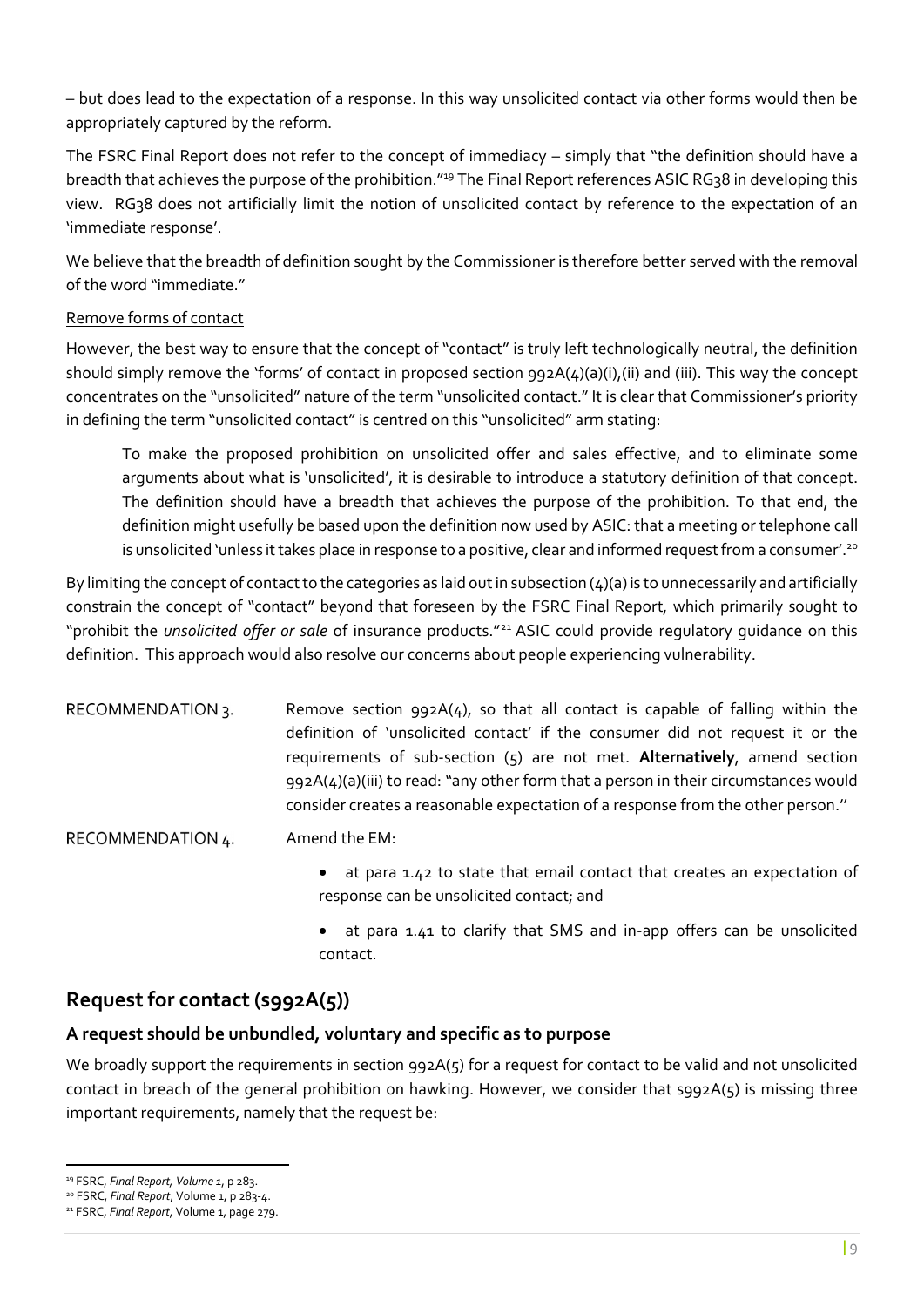- a) voluntary;
- b) unbundled; and
- c) specific as to purpose.

These additional requirements are consistent with Commissioner Hayne's recommendation, but would usefully align it with evolving consent practices under the Consumer Data Right. This would benefit industry and consumers alike in having similar conceptual approaches to obtaining consent to contact.

For example, a tick-box consent to a) enter a competition and b) be contacted about life insurance may be clear to some consumers, but is not unbundled. If ticking a box with a consent to be contacted about timeshare is the only way to access an online service, it may be clear and positive but not voluntary.

Consent may be positive and clear but not wholly voluntary given the existence of any imbalance of power. This includes the presence of any conditions via the bundling of consent of necessary and unnecessary uses, conflation of several purposes, and/or a potential detriment to the consumer were consent to be withdrawn or refused.

#### Terms and conditions, competitions, surveys

ASIC reported that some firms stated that:

they did not consider that they engaged in outbound sales, because consumers gave consent to be called (e.g. when entering a competition), or because an external third party 'pre-qualified' leads by calling to check if the consumer was happy to receive a call.<sup>22</sup>

It is completely unrealistic to expect consumers to read and understand terms and conditions, even if they wanted to. Choice found it would take nine hours to read the Terms and Conditions of Amazon Kindle.<sup>23</sup> The CPRC found that:

- only 6.3% of survey participants reported that the always read Privacy Policies and Terms & Conditions documents;
- of the Australians surveyed who reported reading a Privacy Policy or Terms and Conditions for one or more services/products in the past 12 months, two-thirds (67 per cent) indicated that they still signed up for one or more products even though they did not feel comfortable.
- the most common reason (73 per cent) for accepting privacy policies with which consumers were not comfortable was that it was the only way to access the product or service.<sup>24</sup>

The ACCC found in its Digital Platforms Inquiry that:

The ACCC's inquiries indicate that potentially problematic data practices, and the associated potential for consumer harm, extend beyond digital platforms to other markets. For example, many businesses seek consent to data practices using click-wrap agreements, bundled consents, and take-it-or-leave-it terms where consumers are not provided with sufficient information or choice regarding the use of their personal information.<sup>25</sup>

<sup>22</sup> ASIC, Report 587: The Sale of Direct Life Insurance, August 2018, para 297: https://asic.gov.au/regulatory-resources/find-a-document/reports/rep-587-thesale-of-direct-life-insurance/.

<sup>23</sup> https://www.choice.com.au/about-us/media-releases/2017/march/nine-hours-of-conditions-apply

<sup>&</sup>lt;sup>24</sup> Consumer Policy Research Centre, Consumer data and the digital economy – Emerging issues in data collection, use and sharing, p8-9 (internal citations omitted): https://cprc.org.au/wp-content/uploads/Full\_Data\_Report\_A4\_FIN.pdf.

<sup>&</sup>lt;sup>25</sup> Australian Competition and Consumer Commission (ACCC), Digital Platforms Inquiry – Final Report, 26 July 2019, p25: https://www.accc.gov.au/publications/digital-platforms-inquiry-final-report.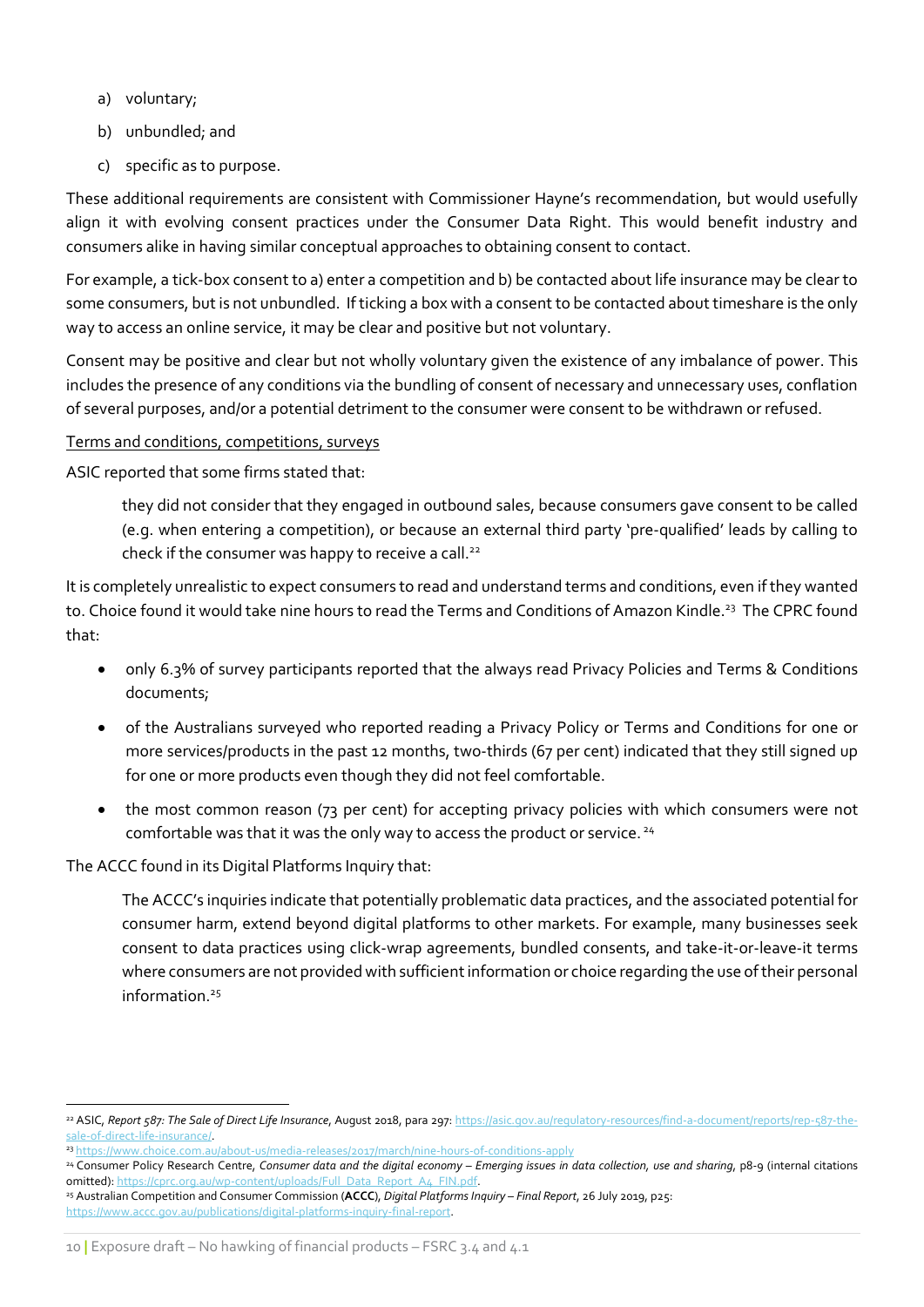It is essential that this hawking ban prevent the kind of tick-a-box "consent" practices we have seen used to avoid the anti-hawking provisions. While we do not think that such tactics would meet the requirements of section 992A(5), the Exposure Draft Materials should put this beyond doubt.

The language in Example 1.8 in the Draft EM currently states:

In cases where a consumer is incentivised to hastily consent to be contacted about a financial product, for example as part of the terms and conditions of entering a competition, it is unlikely the consumer will be sufficiently informed about what they are requesting. The consumer is therefore unlikely to understand that they are requesting to be contacted about a financial product.

We agree that the consumer is unlikely to be informed, but their request would also fail to be voluntary and unbundled. The problem here is not just that people do not have time to read the terms and conditions; but they are offered on a take-it-or-leave-it basis as the only way to access the main service, competition or survey.

The inclusion of a competition terms and conditions example in the EM is helpful. However, the language in para 1.52 of the Draft EM should be strengthened by stating that 'consent' as part of terms and conditions for entering a competition or accessing a service will not satisfy the requirements of s992A(5). This will helpfully prevent firms trying to argue the case for continuing tick-a-box consent practices.

RECOMMENDATION 5. Amend the Bill to require that a request for contact under  $sgg2A(5)$  of the Corporations Act must also be: voluntary; unbundled; and specific as to purpose. **RECOMMENDATION 6.** Amend the Exposure Draft Materials to put beyond doubt that 'tick-box' consent practices (including as part of terms and conditions to enter a survey, competition or access a service on a take-it-or-leave-it-basis) are unsolicited contact in breach of the hawking ban.

## Timeframe for a request for contact

We consider that this timeframe should be reduced from six weeks to two weeks in s992A(5)(e).

The point of this reform is to ensure that conversations about buying complex financial products occur at a time when the consumer is in the right headspace; when they are not 'unsuspecting'. The gap of six weeks means that, even of the consumer has previously wanted to speak about a product, such as life insurance, they may not have the information to hand were they to receive a call six weeks later. If the consumer has not re-engaged for six weeks, it is likely that they do not want or need the product.

Any business wanting to sell a product would likely respond to a request for contact within two weeks, so reducing the timeframe is unlikely to cause difficulty for firms in making sales.

We are strongly opposed to any ability for a person to consent to contact after six weeks, such as after a particular future event (e.g. at renewal time, after probate) or a specific time (e.g. end of financial year). That is, we do not support any ability for consumers to override the requirement of section 992A(5)(e). Any such ability would be open to gaming by firms by, for example, manipulating conversations to collect consent for future contact. When presented with such an option, some consumers would like to take it as a way to get the pushy salesperson off the phone. This would undermine the reforms and the harm it is designed to prevent.

While insurers may be keen to make contact for new business, in other contexts they have raised objections to actively contacting existing customers. For example, insurers have raised objections to being required, under the design and distribution obligations, to call renewing customers on an annual basis for the purpose of ensuring the customer remains within a 'target market determination.' Insurers cannot have it both ways. In our view, insurers should not get a loophole in the hawking ban to contact potential new customers at renewal time.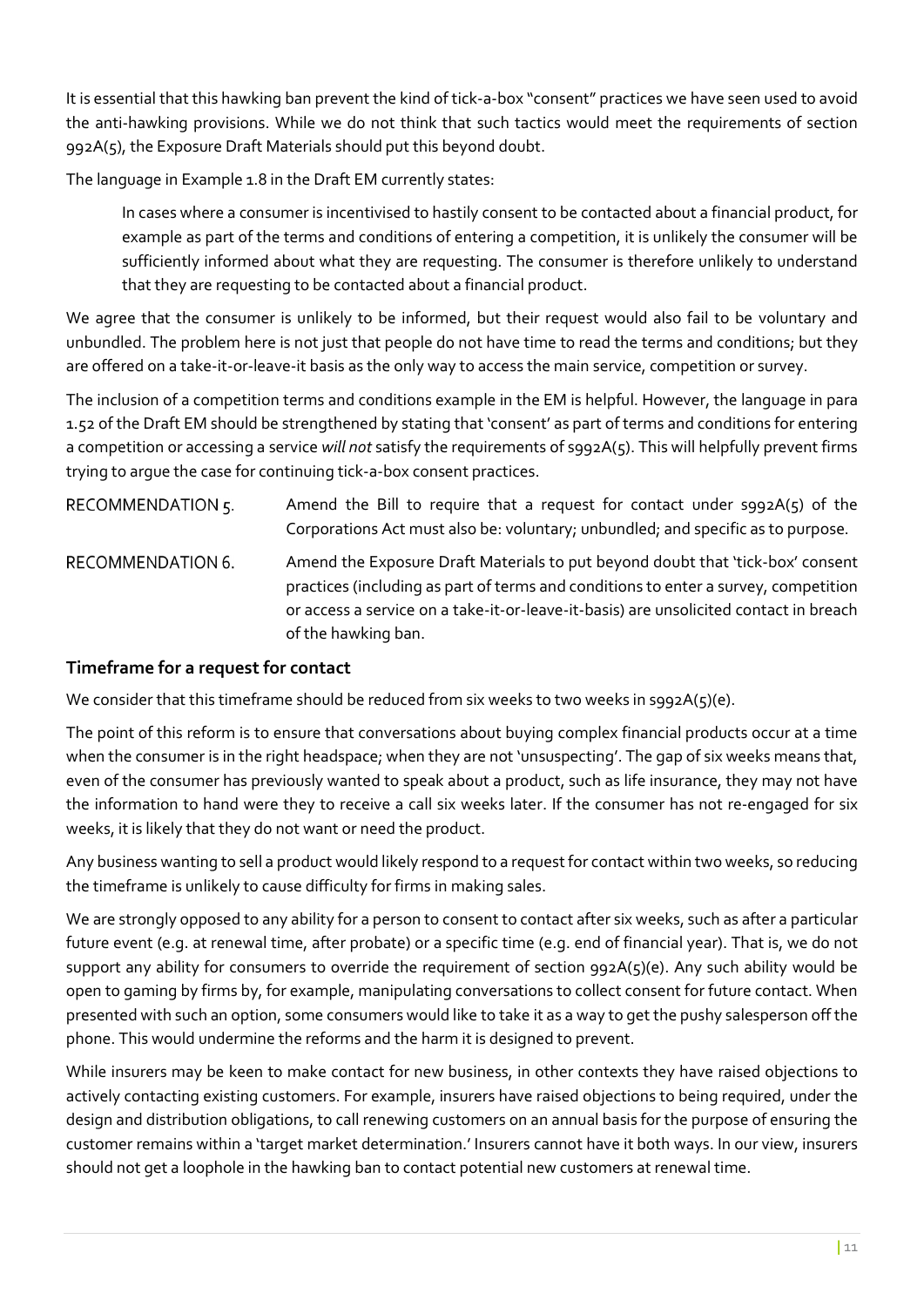To the extent that there is any inconvenience to a small number of people who may want such contact, this is justified in order to prevent the harm exposed by the Financial Services Royal Commission. Consumers who do want to discuss a particular financial product at a particular time will follow up if they still want or need the product at the future date.

RECOMMENDATION 7. Reduce the timeframe for a request for contact in section  $992A(5)(e)$  from 6 weeks to 2 weeks. **RECOMMENDATION 8.** Do not include any ability for consumers to override the time period in section

#### Ability to withdraw consent (s992A(5)(f),(6))

992A(5)(e).

We support the requirement in s992A(5)(f) that a request for contact has not been previously withdrawn by the consumer. However, that requirement does not impact on the ease or a consumer's ability to withdraw consent. A consumer may not have withdrawn consent even when they wanted to because: they did not know they could; they didn't know how to; there was no way to do so; or the firm made it so difficult that if they abandoned any attempt.

In order to withdraw consent, the process must be easy for consumers, including people experiencing vulnerability. Consumers must also know how to do it, so firms and their third parties should provide information on how to withdraw that request at any time.

The Consumer Data Right requires an ability to withdraw consent; and that data recipients (ie. firms) must provide consumers with a straightforward process to do so, and provide information about that process to each consumer prior to receiving the consumer's consent. Similarly, under the EU GDPR regime, consent must be 'able to be withdrawn'.

This is not a theoretical concern. Firms routinely make it easy to agree to products and services but hard to exit. Commissioner Hayne explicitly called out:

the heavy-handed retention strategies employed by Freedom, which may result in policyholders finding it difficult to cancel policies that they no longer want or need. In my view, the community would not expect that an insurance company would make it so difficult to cancel a policy that was no longer deemed necessary or desirable.<sup>26</sup>

In evidence to the Financial Services Royal Commission, Freedom's representative accepted that:

Freedom's retention processes had been too strong, and that Freedom had at times made it 'too difficult to cancel [policies]'. Information provided by Freedom to ASIC indicated that over a 12-month period, Freedom had received an average of 72 cancellation requests a day, and that policyholders had only succeeded in cancelling their policies in 28.5% of calls made to Freedom.<sup>27</sup>

Without clearer guidance in the Bill and EM, firms may apply such practices to the withdrawal of a request for the purposes of the anti-hawking ban.

#### RECOMMENDATION 9.

Consistent with the Consumer Data Right, amend the Bill to add requirements that any 'request for contact' is: capable of being easily withdrawn; only valid if the firm has provided information to the consumer on the process to withdraw the request.

<sup>&</sup>lt;sup>26</sup> FSRC, Final Report: Volume 2, p 316: https://www.royalcommission.gov.au/sites/default/files/2019-02/fsrc-volume-2-final-report.pdf

<sup>&</sup>lt;sup>27</sup> FSRC, Final Report: Volume 2, p 312 (internal citations omitted): https://www.royalcommission.gov.au/sites/default/files/2019-02/fsrc-volume-2-finalreport.pdf.

<sup>12 |</sup> Exposure draft – No hawking of financial products – FSRC 3.4 and 4.1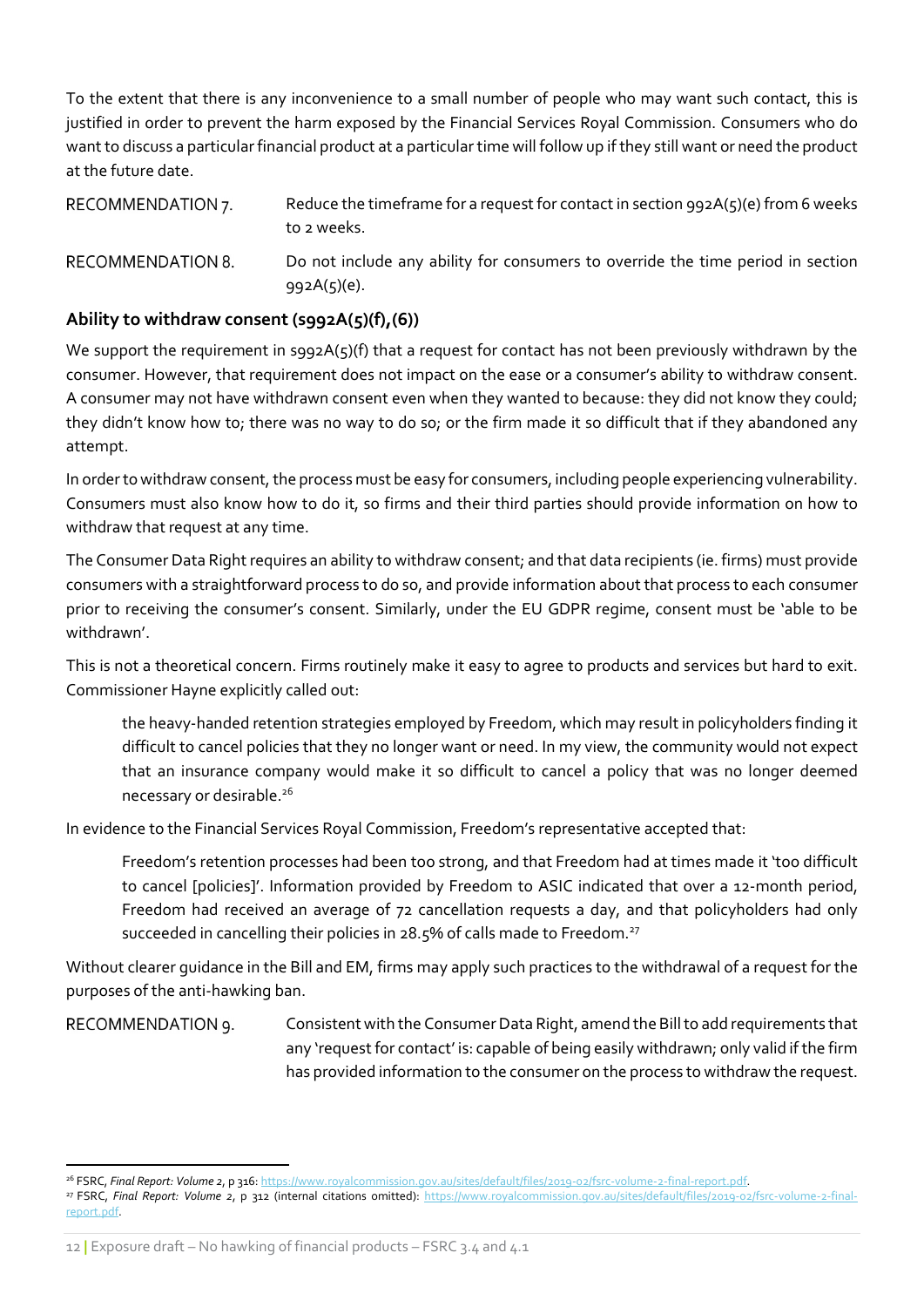## Reasonably within the scope of the request (s992A(5)(a)(ii))

Commissioner Hayne said that '[i]t should be made plain that a solicited meeting, call or contact to discuss one type of product may not be used for the unsolicited offering of some other type of product.'28

We are concerned that s992A(5)(a)(ii) will be used by industry to flout the intention of the reform. To reduce this risk, ASIC should provide regulatory guidance, and the EM should include the following examples.

#### Different product to that initially requested by consumer

Consumers understanding of 'life insurance' is often very different to an insurer's understanding of the myriad policies that fall within the category of life insurance. We are aware of instances where a consumer has contacted an insurer to discuss obtaining an income protection policy, and agreed to a follow-up call. The consumer then does not obtain an income protection policy (either because the consumer cannot afford it, or because the insurer declines to provide cover), and the insurer instead contacts the consumer to offer another product, such as funeral insurance or a sickness and accident general insurance policy. Accidental death policies are in the realm of life insurance because they are sold by life insurers. But it is a junk product, that offers very little meaningful coverage by comparison to other life insurance products, as revealed by the Financial Services Royal Commission. Freedom also gave evidence of selling accidental death policies to customers attempting to cancel their life insurance,<sup>29</sup> noting that only 28.5% of calls where customers were seeking to cancel were able to cancel their policies.<sup>30</sup>

#### Example: Offer of an alternative life insurance product

A consumer telephones an insurer after seeing an advertisement on television for income protection insurance. The consumer discusses the policy with the insurer, and agrees to a follow-up call. The insurer subsequently calls back to advise that it cannot offer the consumer income protection insurance, and instead offers a funeral insurance product. The subsequent telephone call would be unsolicited for the offer of funeral insurance.

#### Example: Offer of an alternative product

A consumer telephones an insurer after seeing an advertisement on television for income protection insurance. The consumer discusses the policy with the insurer, and agrees to a follow-up call. The insurer subsequently calls back to advise that it cannot offer the consumer income protection insurance, and instead offers a general insurance sickness and accident policy. The subsequent telephone call would be unsolicited for the offer of a general insurance sickness and accident policy.

#### Bundled life/general insurance products

The EM should also clarify whether a bundled policy with life and general insurance components can be offered if a person makes a request for 'life insurance'. One example of a bundled policy is bill protection insurance. For example, the GIO Bill Protect includes a disability benefit (a life insurance product) and a redundancy benefit (a general insurance product).<sup>31</sup> In our experience, bundled products can be problematic for consumers, such as where the policy is unsuitable for the consumer.

#### Associated risks

Para 1.59(3) of the Draft EM states:

 $28$  FSRC, Final Report: Vol 1, p284.

<sup>29</sup> Exhibit #6.70, FIG.0008.0008.0013, 0044; Mr Orton accepted that this practice occurred and that it was inappropriate. See Transcript of Proceedings (Day 51, 11 September 2018) 5435.

<sup>3</sup>º Transcript of Proceedings (Day 52, 12 September 2018) 5499-5506.

<sup>31</sup> GIO Bill Protect: Product Disclosure Statement and Policy Document, prepared 1 March 2019.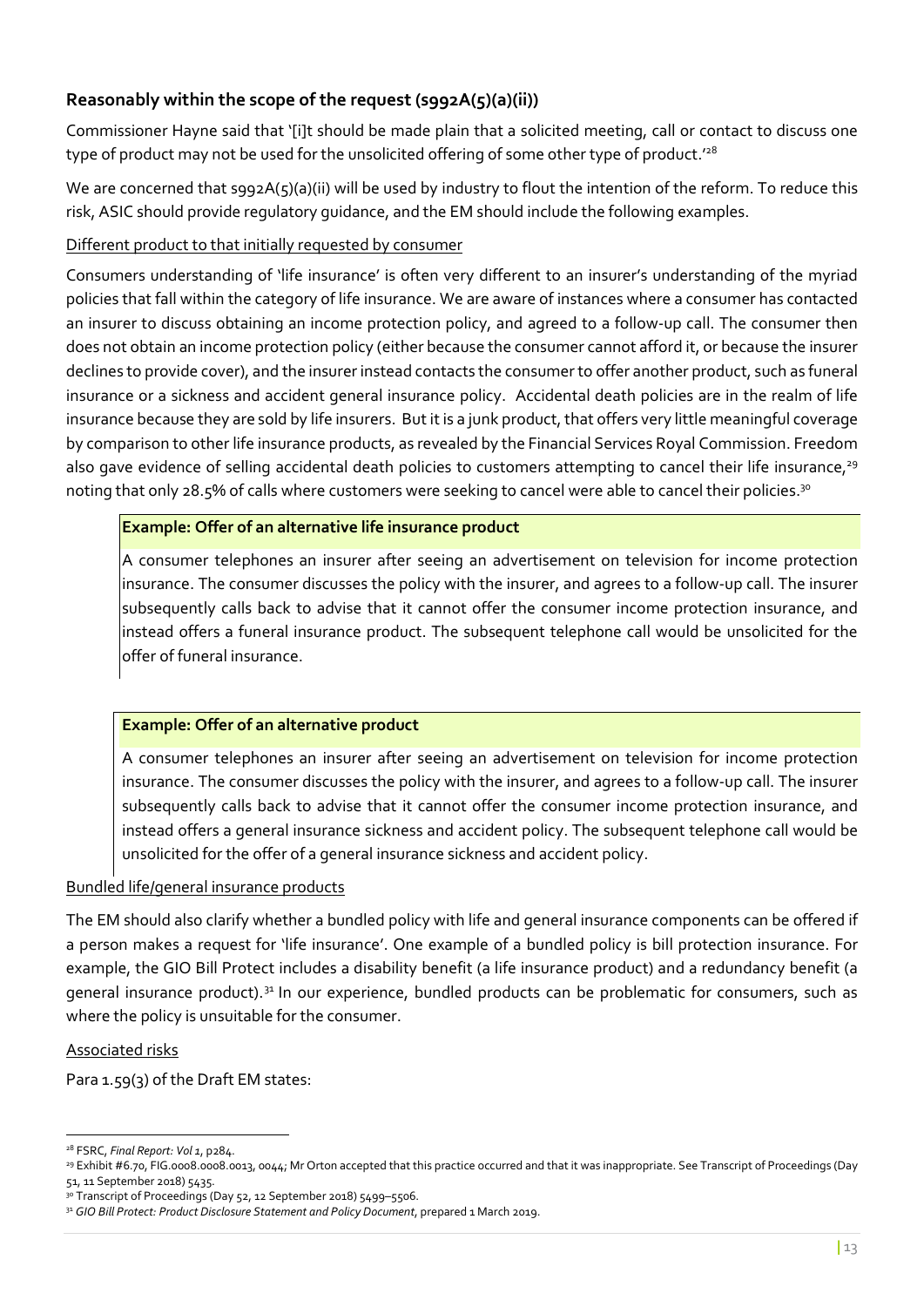If a consumer requests a product (for example, a home loan) then a reasonable person would consider related financial products that provide cover for **associated risks** (for example, home insurance) to be within the scope of the request.

We strongly recommend that this be amended to 'reasonably associated risks' to ensure insurers' assessment of associated risks is reasonable.

We note Example 1.14 in the Draft EM involves the sales of home insurance with a mortgage. Whether or not this is within the scope of Eleanor's request, we consider that the Deferred Sales Model (FSRC Recommendation 4.3) should apply to this scenario. The example should be updated to reflect this.

RECOMMENDATION 10 Amend para 1.59(3) of the EM to read 'reasonably associated risks'.

## Cross-selling to existing customers

We strongly support the inclusion of Examples 1.10 and 1.12 in the Draft EM, which indicates that a bank could not cross-sell car insurance with a home loan, and that car and home insurance are not in the same class of product. We strongly support this position.

There is a strong evidence base for this position, and the final Bill must resist any self-interested industry arguments for loopholes to allow unsolicited cross-selling of products. Commissioner Hayne considered the issue of cross-selling products to existing customers and stated that:

Of the submissions that opposed a prohibition on unsolicited offering or selling, at least two submitted that financial services entities should be permitted to offer financial products to existing customers or members in the course of, or because of, an unsolicited meeting. Consistently with the views that I have expressed in the chapter on superannuation, I do not consider that such an approach should be adopted. It would not prevent the detriments I have identified. I emphasise that I do not intend to place any restriction on the ability of insurers to contact current policyholders in relation to existing policies, including in order to notify policyholders that their insurance cover will shortly lapse. But hawking insurance products should be generally prohibited.<sup>32</sup>

## Compliance and remedies

The success of this reform will depend on the ability to confirm compliance with the hawking ban. There is little point in having laws unless there is a meaningful deterrent associated with breach. The community expects that where breaches of consumer and privacy laws occur, this is treated seriously and with sufficient consequence.

## Obligations to maintain records/monitoring

Often consumers subjected to unsolicited contact have no idea how the firm got their details. It is difficult for caseworkers advising consumers, sometimes months or years after the unsolicited contact, to determine if the hawking ban was flouted. In some cases, there are call recordings but they may be incomplete or unclear depending on how the "consent" to call was obtained. Call recordings are not available for unsolicited contact via shopping centre stalls, branch, in-app pop ups and other digital contact. Even where records might exist, it is not practical or appropriate to initiate legal proceedings for the purpose of discovery in order to ascertain whether such records exist.

Using Example 1.8 in the Draft EM, the consumer Christian is highly unlikely to have a copy of the competition entry form he signed at a shopping centre stall. Christian may not link the outbound call from the annuity provider to the form, so may not even think to look for a copy of the form. A preferable process is that Christian can request and obtain from the annuity provider a copy of the 'request for contact' the firm is relying on.

<sup>32</sup> Final Report, Vol 1, page 2832 (internal citations omitted).

<sup>14 |</sup> Exposure draft – No hawking of financial products – FSRC 3.4 and 4.1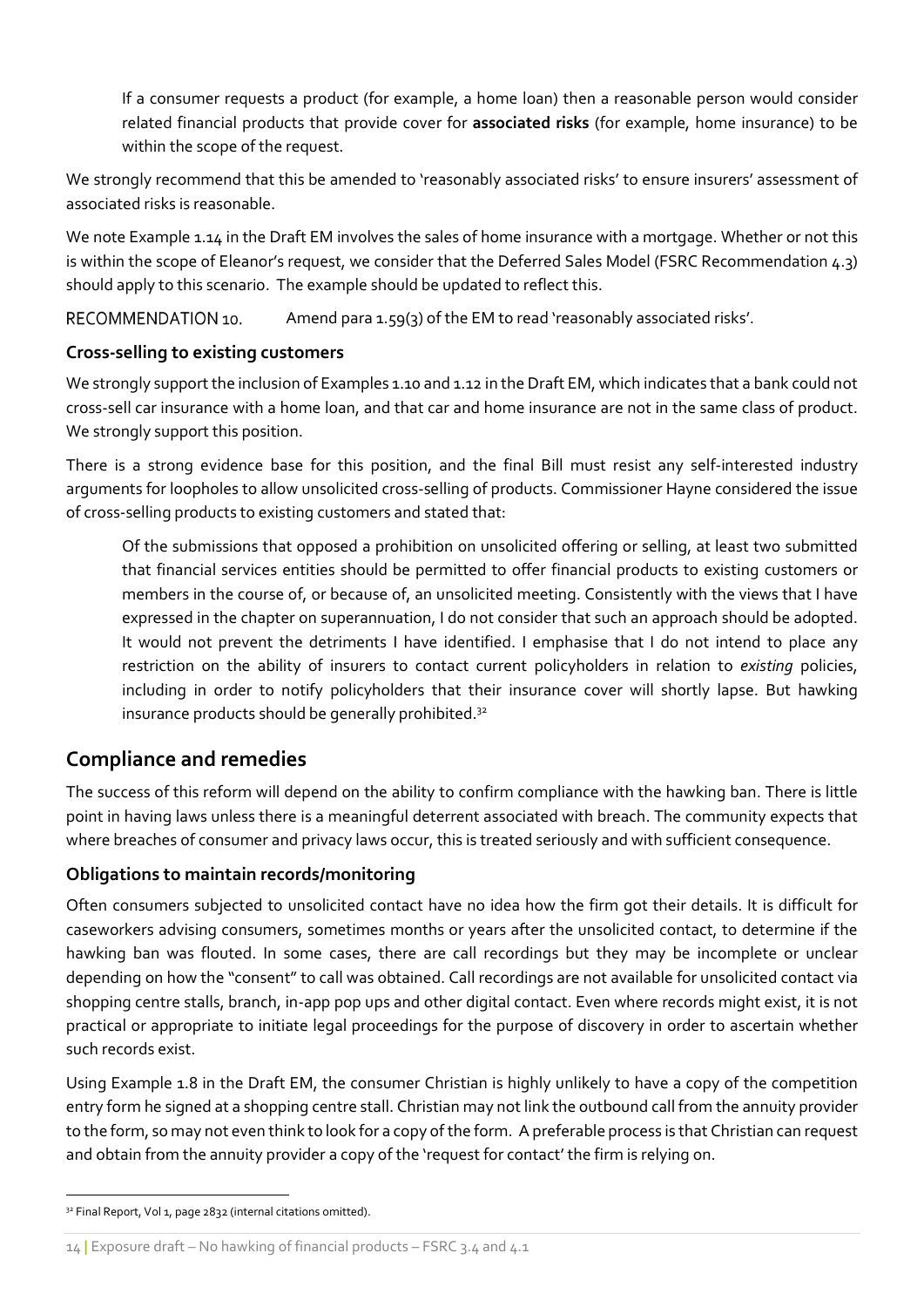Consumers also need an easy way to obtain evidence of breaches to substantiate their complaints to the Australian Financial Complaints Authority (AFCA). We note the ongoing problems with firms, in AFCA disputes, failing to provide the information needed to establish consumer's claims.

It will become increasingly difficult for a regulator to monitor and enforce the ban if autonomous programs are making offers under the guise of conducting similar fact finding exercises or mining existing customer data, such as the information available under the Open Banking regime.

Firms must have a positive obligation to document and keep records of their contact with consumers to show that contact was not 'unsolicited contact', to provide this information on request by the regulator or consumer, short of discovery proceedings. Civil penalties should apply to a breach, as for record-keeping by mortgage brokers and financial advisors. This is also important for the consumer's right of return and refund to have any utility. Obligations to maintain and provide access to records will incentivise compliance with the ban and facilitate access to justice.

RECOMMENDATION 11. Ensure firms have a positive record keeping obligations to demonstrate compliance with the ban and make that evidence easily available to regulators and affected consumers, with civil penalties applying for breach.

## Right of return and refund (s992AA)

The remedies under the draft Bill appear to have been taken from the existing remedies for consumers under the existing anti-hawking provisions. The cooling off timeframes are very short – in some cases, only one month and 14 days from sale (s992AA(1)(b)). The existing remedies have not served consumers well.

Some financial products can trap consumers in the product for many years – up to 99 years, in the case of timeshare.<sup>33</sup> Timeshare is a complex financial product that is sold in a high-pressure sales environment and lock people into expensive and poor value contracts for decades. CHOICE recently assisted a couple aged 69 who were locked into a timeshare contract until 2076. The timeshare provider refused the couple's request to exit the scheme. Similarly, with funeral insurance products, people may be concerned to cancel the product and lose coverage if they have paid significant amount in premiums.

As the Freedom case study in the Financial Services Royal Commission revealed, it can be very difficult for consumers to get out of products they never wanted. It took two phone calls and an email for Reverend Grant Stewart to cancel the accidental death policy mis-sold to his son.<sup>34</sup> We refer to the excerpts from the FSRC Final Report at page 12 above on the difficulty of cancelling Freedom insurance policies.

It would be a perverse outcome if a person was criminally liable for breaching the hawking prohibition but the consumer was required to remain in the product because they did not exercise the cooling off rights within the short timeframes in the Draft Bill.

We recommend that consumers have a right of return and refund at any point if there is a breach of the hawking prohibition. This would provide an appropriate incentive to firms to comply, and ensure people are not stuck in products they were pressured into in breach of this law.

RECOMMENDATION 12

Remove the time limit on the right of return and refund for hawked products in s992AA.

<sup>33</sup> CHOICE, Trapped in a Classic Holiday timeshare. Children to inherit parents' bad deal that won't end till 2076, 13 September 2019: https://www.choice.com.au/travel/accommodation/timeshare/articles/classic-holidays-timeshare-booth-case . <sup>34</sup> https://www.smh.com.au/business/banking-and-finance/bloody-whinger-freedom-staff-resisted-request-to-cancel-insurance-20180912-p50387.html.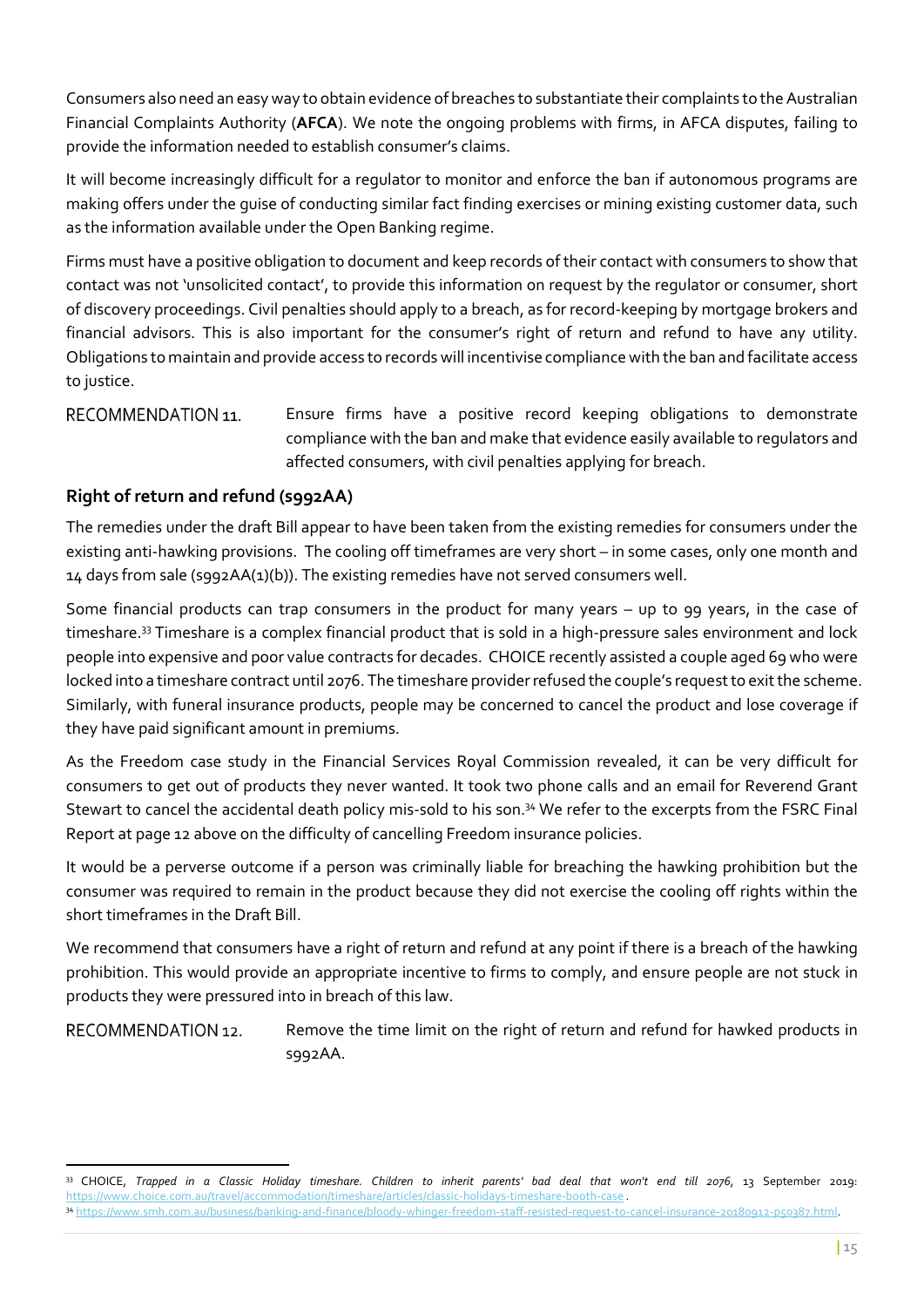## Compensation for loss and damage

It is not immediately clear from the Exposure Draft Materials what consumer remedies apply to a breach of the hawking ban. Private consumer remedies must include compensation for consequential loss and damage, including non-financial loss. The impact on consumers can be far greater than lost money. As evidence to the Financial Services Royal Commission revealed, unsolicited contact can leave people – particularly those experiencing vulnerability – feeling disempowered, distressed, embarrassed, and unwilling to take calls from private numbers in future.<sup>35</sup>

Private consumer remedies must include compensation for consequential loss and RECOMMENDATION 13. damage, including non-financial loss, for breaches of this prohibition.

### Remedies for non-party consumers in enforcement action

It is unclear from the Exposure Draft Materials whether ASIC could seek, in enforcement action, redress for nonparty consumers (as per s12GNB of the ASIC Act), allowing it to seek remedies for a class of people affected by breaches of the hawking ban. These remedies are an efficient mechanism for consumer redress.

Confirm that ASIC will be able to seek remedies for a class of affected consumers RECOMMENDATION 14. in enforcement action.

### Penalty units

A breach of the hawking ban attracts a mere 60 penalty units, or a maximum \$12,600 fine. This is far too low. By comparison, a breach of the deferred sales model for add-on will attract a maximum penalty for 2000 penalty units for individuals, and 20,000 for a body corporate.

The penalty framework in the bill is based on the existing anti-hawking provisions in the Act. The existing penalties were too low to deter breaches. ClearView, for example, admitted to breaching these provisions 300,000 times.

We strongly recommend the penalties be brought into line with penalties under section 12GB of the ASIC Act, being 2000 units for an individual and 20,000 for a body corporate. This would also bring the penalty regime into alignment with penalties under the deferred sales model for add-on insurance – another FSRC reform intended to improve sales practices in insurance.

RECOMMENDATION 15.

Increase penalties for a breach of the hawking ban to 2000 units for an individual and 20,000 for a body corporate.

## Name of the Bill

We suggest changing the bill and associated materials from 'no hawking' to 'no unsolicited selling'. The word 'hawking' does not mean anything to consumers. This aligns with what is effectively being banned – offering or selling through 'unsolicited contact' as per proposed s 992A(1) of the Corporations Act. This would bring the financial services provisions into alignment with other unsolicited selling bans and restrictions:

- unsolicited consumer agreement provisions in the Australian Consumer Law,
- unsolicited communications as regulated by the ACMA;
- 'unsolicited contact' in the National Consumer Credit Protection Regulations 2010;<sup>36</sup> and
- unsolicited credit limit increases.

<sup>35</sup> https://www.theguardian.com/australia-news/2018/sep/11/clearview-life-insurance-staff-trained-in-tactics-that-broke-law-banking-inquiry-told. <sup>36</sup> Rule 3 and Rule 23; see also ASIC, Regulatory Guide 203: Do I need a credit licence? 12 October 2017, at paras 130-134: https://asic.gov.au/media/4511533/rg203-published-12-october-2017.pdf.

<sup>16</sup> | Exposure draft – No hawking of financial products – FSRC 3.4 and 4.1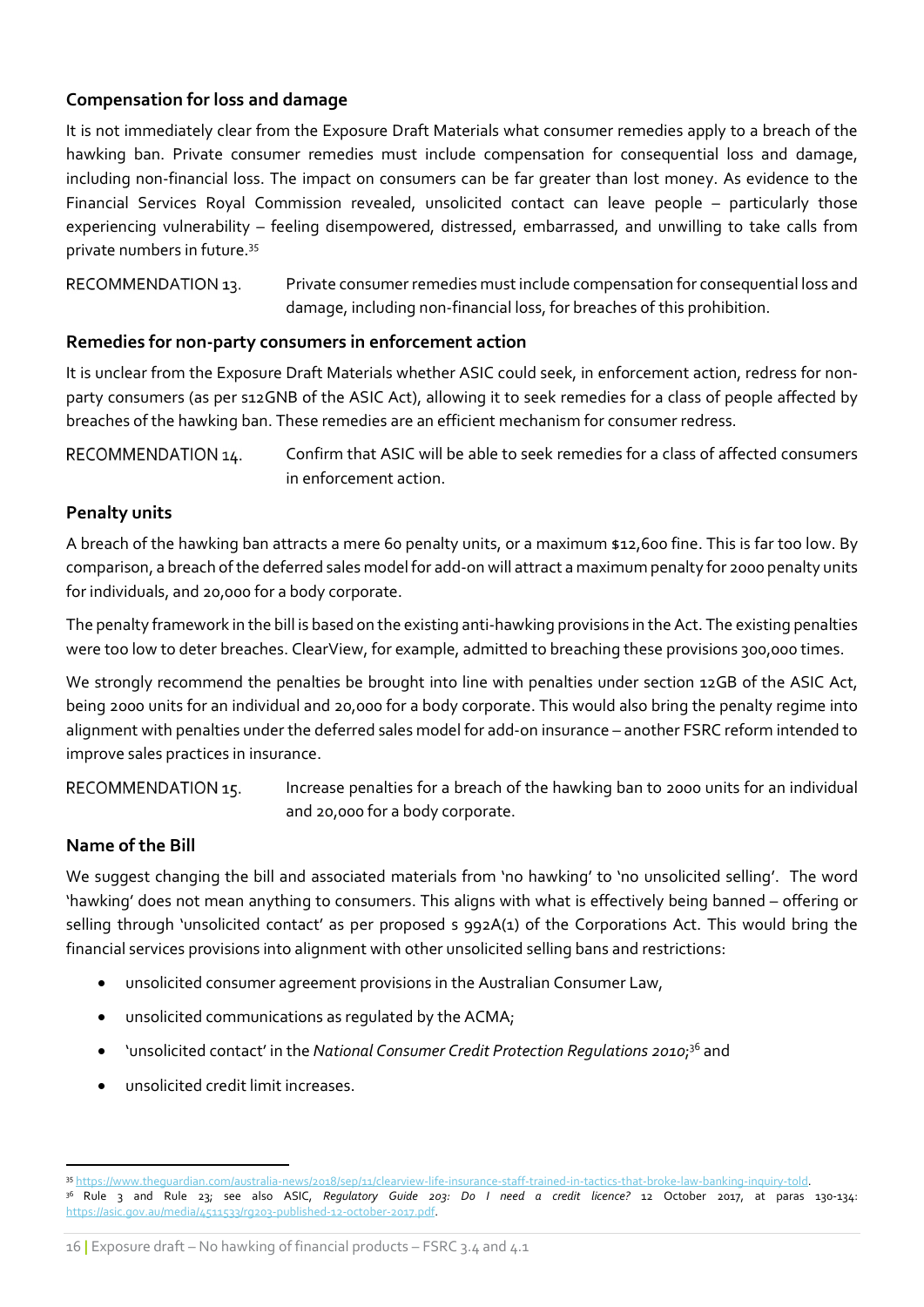## Commencement

We strongly support the commencement date of 1 July 2020.

Firms that take seriously their obligation to act honestly, fairly and efficiently should be able to meet this timeframe. The ban on unsolicited selling of insurance and superannuation was recommended by Commissioner Hayne in the February 2019 Final Report. Most of the financial products subject to this reform are already subject to the anti-hawking provisions in the Corporations Act. Insurers have been subject to a ban on outbound phone sales of life insurance and consumer credit insurance since 13 January 2020.<sup>37</sup> Any firms currently engaging in unsolicited selling of financial products despite the known harm and forthcoming reforms should be make urgent changes to their business practices right now.

Any argument from industry that they don't have systems to track the last known date of contact with a consumer (for the purposes of the 6-week requirement in section  $992A(5)(e)$ ) should be treated with scepticism. Firms selling financial products have systems in place to track sales activity. Any basic Customer Relationship Management software has the ability to see the last date of a contact with a caller and set deadlines.

Further, and more concerningly, every firm subject to this ban is also subject to internal dispute resolution requirements under ASIC RG165,<sup>38</sup> including that they respond to a 'expression of dissatisfaction' within 45 days, regardless of how or to whom within the firm that the consumer deals with. If a firm cannot start a time-based measure after a particular contact (whether in-store, online or via phone), then they are unlikely to be complying with these requirements. A lack of such systems must be an urgent priority for any such insurer, super fund or provider of financial products.

<sup>37</sup> ASIC Corporations (Hawking-Life Risk Insurance and Consumer Credit Insurance) Instrument 2019/839. For more information, see https://asic.gov.au/aboutasic/news-centre/find-a-media-release/2019-releases/19-335mr-asic-to-ban-unfair-cold-call-sales-of-direct-life-insurance-and-cci/.

<sup>38</sup> ASIC, Regulatory Guide 165: Licensing: Internal and external dispute resolution, May 2018, https://download.asic.gov.au/media/4772056/rg165-published-18june-2018.pdf.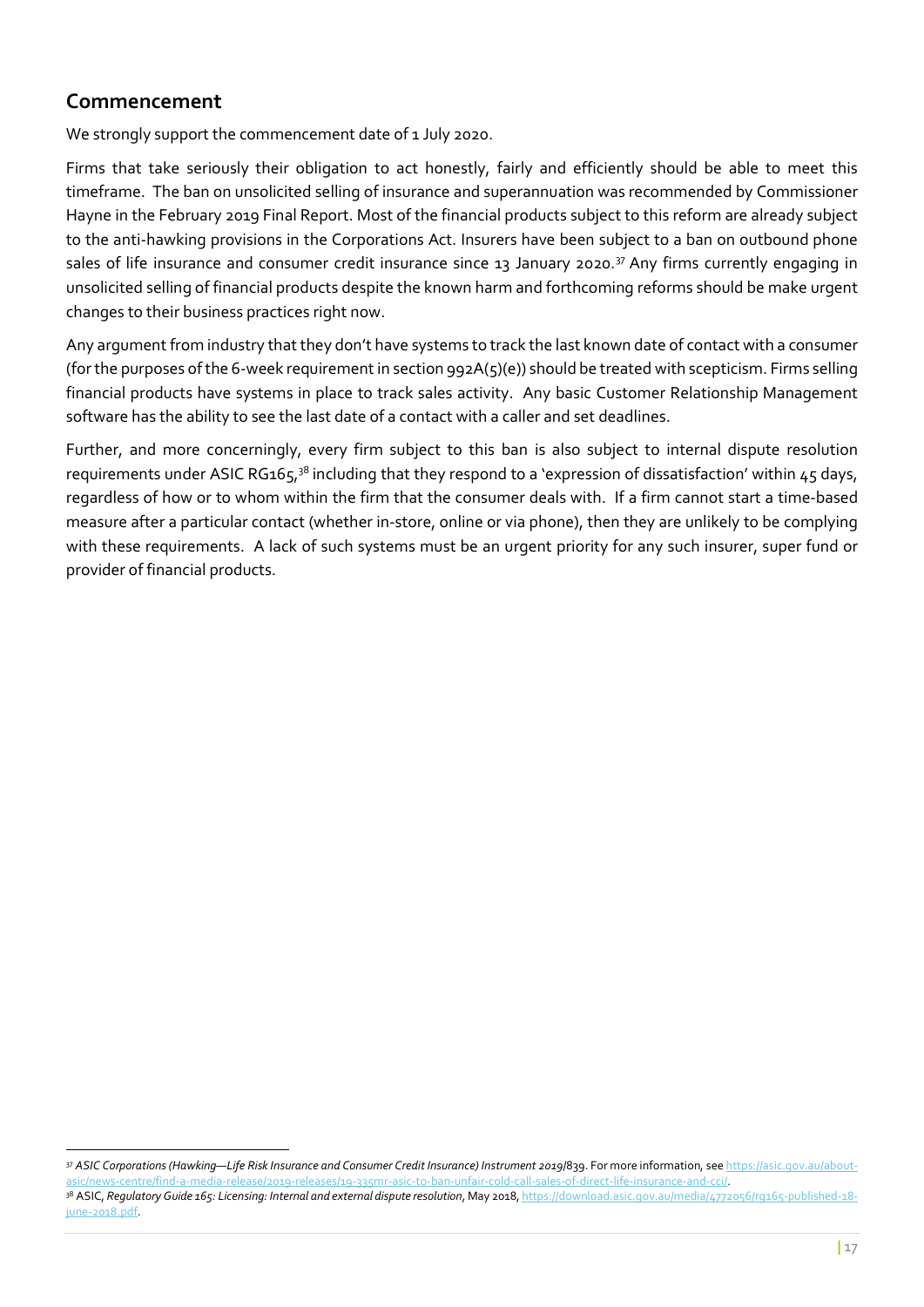## Contact details

Please contact Senior Policy Officer Cat Newton at Consumer Action Law Centre on 03 9670 5088 or at cat@consumeraction.org.au if you have any questions about this submission.

Yours Sincerely

Gerard Brody

Gerard Brody | CEO CONSUMER ACTION LAW CENTRE

 $\epsilon$ 

Karen Cox | CEO FINANCIAL RIGHTS LEGAL CENTRE

Aniture

Gemma Mitchell | Managing Solicitor CONSUMER CREDIT LEGAL SERVICE (WA) INC

 $ER$ 

**Erin Turner | Director Campaigns & Communications** CHOICE

Fac Gatha).

Fiona Guthrie | CEO FINANCIAL COUNSELLING AUSTRALIA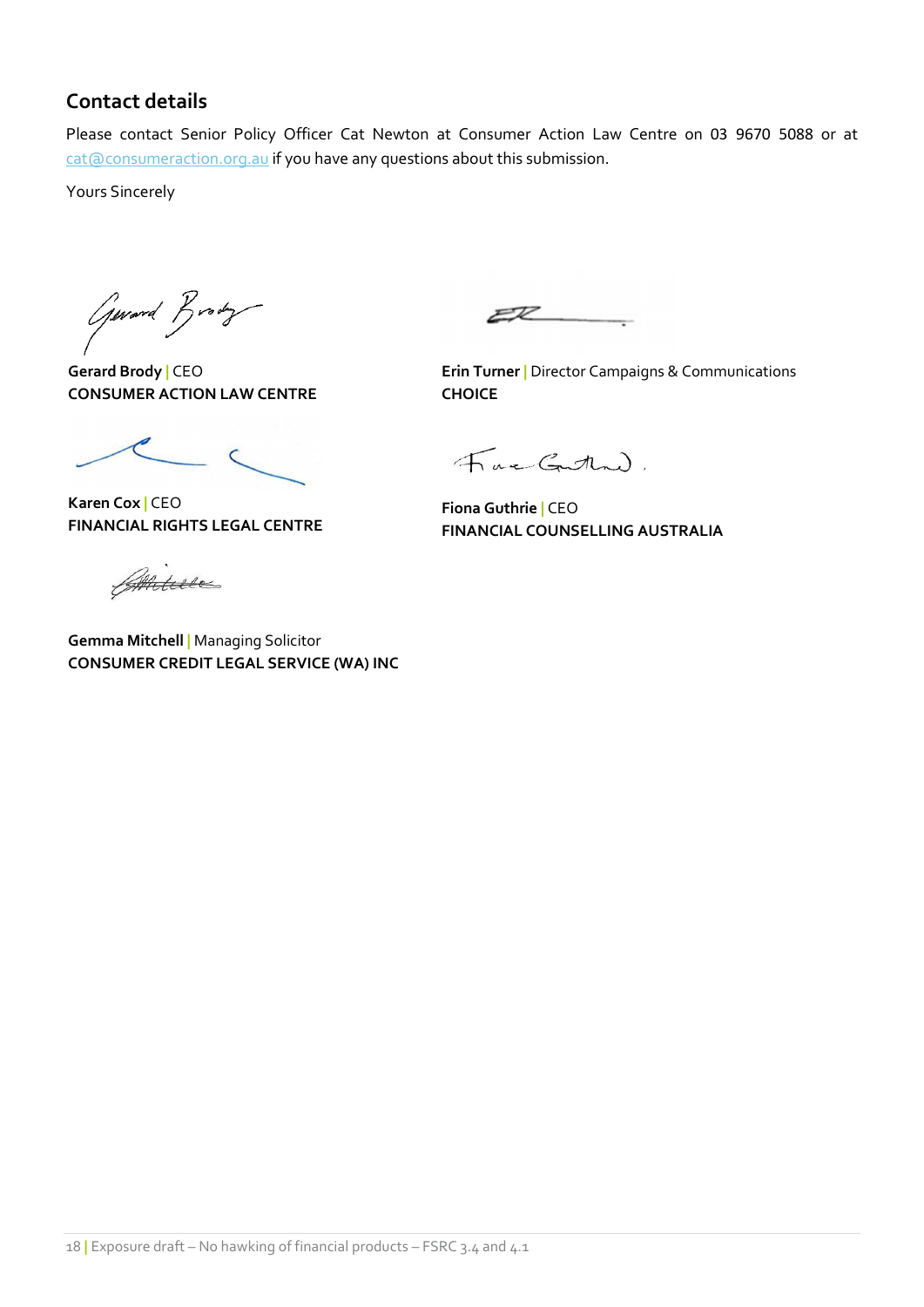# APPENDIX A – ABOUT THE CONTRIBUTORS

## Consumer Action Law Centre

Consumer Action is an independent, not-for profit consumer organisation with deep expertise in consumer and consumer credit laws, policy and direct knowledge of people's experience of modern markets. We work for a just marketplace, where people have power and business plays fair. We make life easier for people experiencing vulnerability and disadvantage in Australia, through financial counselling, legal advice, legal representation, policy work, campaigns, outreach, community engagement and more. Based in Melbourne, our direct services assist Victorians and our advocacy supports a just marketplace for all Australians.

## Consumer Credit Legal Service (WA) Inc

Consumer Credit Legal Service (WA) is a not-for-profit charitable organisation which provides legal advice and representation to consumers in WA in the areas of banking and finance, and consumer law. We strengthen the consumer voice in WA by advocating for, and educating people about, consumer and financial, rights and responsibilities. In the 2018/2019 financial year, we represented over 100 clients in their disputes, and participated in over 40 law reform activities.

## **CHOICE**

Set up by consumers for consumers, CHOICE is the consumer advocate that provides Australians with information and advice, free from commercial bias. CHOICE fights to hold industry and government accountable and achieve real change on the issues that matter most.

## Financial Counselling Australia

FCA is the peak body for financial counsellors in Australia. We are the voice for the financial counselling profession and provide support to financial counsellors including by sharing information and providing training and resources. We also advocate on behalf of the clients of financial counsellors for a fairer marketplace.

## Financial Rights Legal Centre

Financial Rights is a community legal centre that specialises in helping consumers understand and enforce their financial rights, especially low income and otherwise marginalised or vulnerable consumers. We provide free and independent financial counselling, legal advice and representation to individuals about a broad range of financial issues. Financial Rights operates the National Debt Helpline, which helps NSW consumers experiencing financial difficulties. We also operate the Insurance Law Service which provides advice nationally to consumers about insurance claims and debts to insurance companies, and the Mob Strong Debt Help services which assist Aboriginal and Torres Strait Islander Peoples with credit, debt and insurance matters.